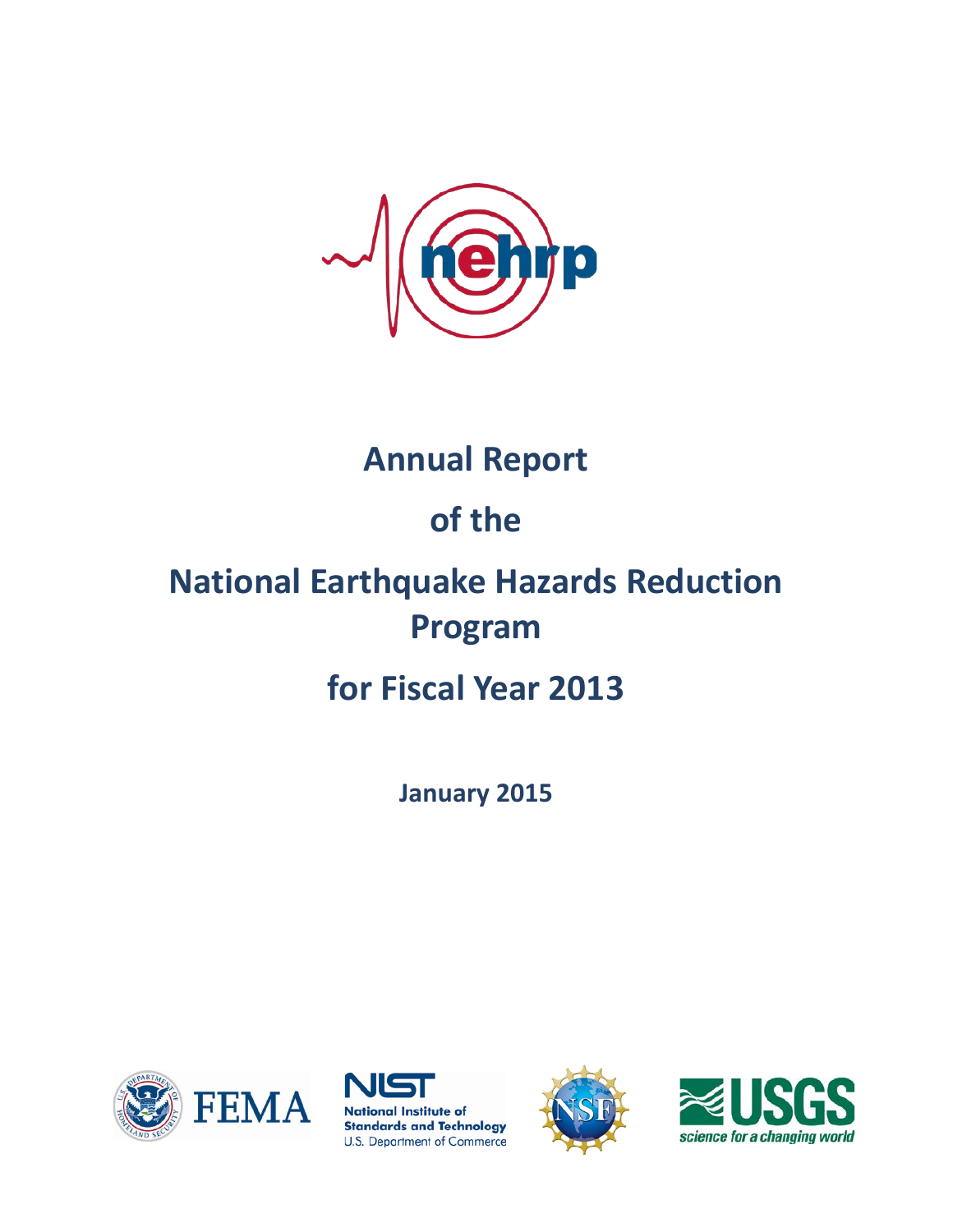This report about the National Earthquake Hazards Reduction Program (NEHRP) during fiscal year (FY) 2013 is submitted to Congress by the Interagency Coordinating Committee (ICC) of NEHRP, as required by the Earthquake Hazards Reduction Program Reauthorization Act of 2004 (42 U.S.C. 7701 *et seq.*, as amended by Public Law 108–360).

#### **The members of the Interagency Coordinating Committee are as follows:**

#### **Chair**

**Dr. Willie E. May**

Acting Under Secretary of Commerce for Standards and Technology and Acting Director National Institute of Standards and Technology U.S. Department of Commerce

#### **Mr. W. Craig Fugate**

Administrator Federal Emergency Management Agency U.S. Department of Homeland Security

**Dr. France A. Córdova Director** National Science Foundation

#### **Mr. Shaun L.S. Donovan**

**Director** Office of Management and Budget Executive Office of the President

#### **Dr. John P. Holdren**

Assistant to the President for Science and Technology and Director Office of Science and Technology Policy Executive Office of the President

#### **Dr. Suzette Kimball**

Acting Director U.S. Geological Survey U.S. Department of the Interior

*Disclaimer: Certain trade names or company products are mentioned in the text to specify adequately the experimental procedure and equipment used. In no case does such identification imply recommendation or endorsement by any of the agencies represented on the ICC, nor does it imply that the equipment is the best available for the purpose.*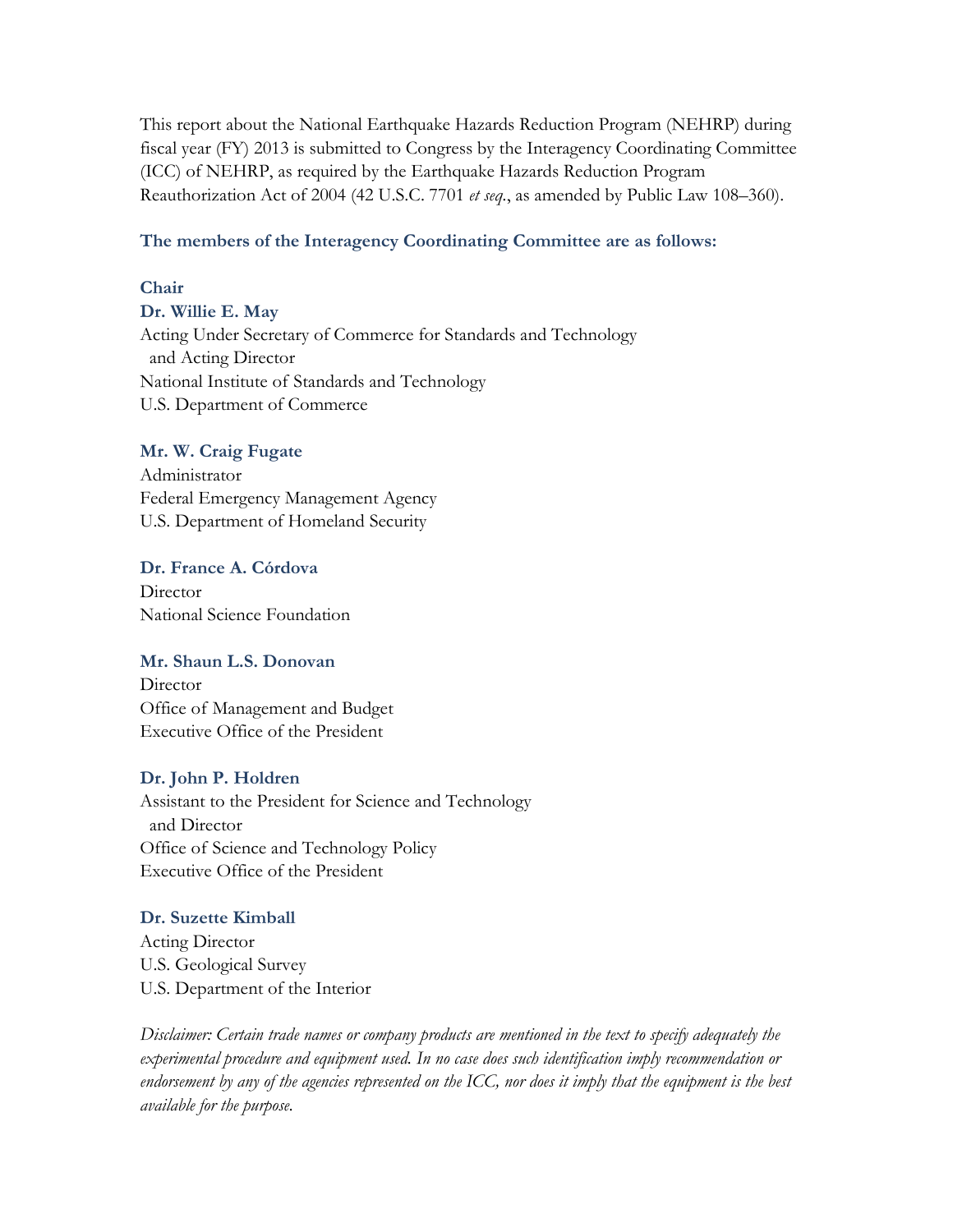# **Table of Contents**

J,

| 1. |              |                                                                                                                                               |  |
|----|--------------|-----------------------------------------------------------------------------------------------------------------------------------------------|--|
| 2. |              |                                                                                                                                               |  |
|    | 2.1.<br>2.2. |                                                                                                                                               |  |
| 3. |              |                                                                                                                                               |  |
|    | 3.1.<br>3.2. | Goal A: Improve Understanding of Earthquake Processes and Impacts7<br>Goal B: Develop Cost-Effective Measures to Reduce Earthquake Impacts on |  |
|    | 3.3.         | Goal C: Improve the Earthquake Resilience of Communities Nationwide 11                                                                        |  |
|    | 3.4.         |                                                                                                                                               |  |
|    | 3.5.         | NEHRP Statutory Activity: Develop, Operate, and Maintain NEHRP                                                                                |  |
| 4. |              | State and Territory Activities to Promote Implementation of Research Results                                                                  |  |
|    |              |                                                                                                                                               |  |
| 5. |              |                                                                                                                                               |  |
| 6. |              |                                                                                                                                               |  |
|    | 6.1.         |                                                                                                                                               |  |
|    | 6.2.         |                                                                                                                                               |  |
|    | 6.3.         |                                                                                                                                               |  |

# **Appendix:**

|--|--|--|--|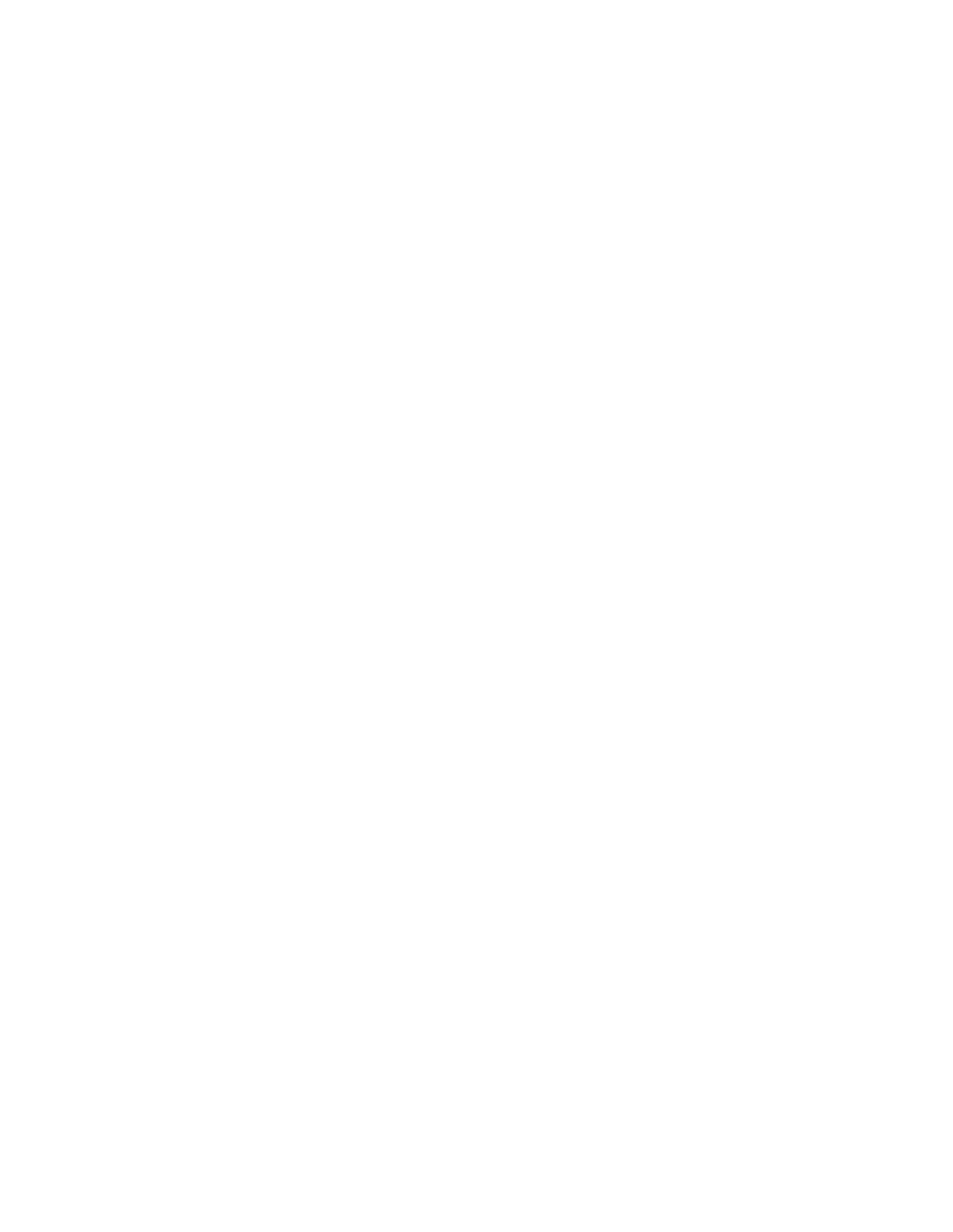# **Executive Summary**

This is the annual report of the National Earthquake Hazards Reduction Program (NEHRP) for fiscal year (FY)  $2013<sup>1</sup>$  $2013<sup>1</sup>$  $2013<sup>1</sup>$  presented by the NEHRP Interagency Coordinating Committee (ICC). This report, required by Public Law 108–360, describes the FY 2013 activities of the NEHRP agencies, and their progress toward reducing the impacts of future earthquakes in the United States. The report also lists actual program budgets for FY 2014 and budgets for FY 2015 proposed by the Administration.

The four Federal agencies participating in NEHRP are the Federal Emergency Management Agency (FEMA), the National Institute of Standards and Technology (NIST), the National Science Foundation (NSF), and the U.S. Geological Survey (USGS). NIST serves as the NEHRP lead agency and the Director of NIST chairs the ICC. Within NEHRP, the participating agencies have distinct roles and responsibilities that are mutually dependent and supportive.

The NEHRP ICC is composed of the Administrator of FEMA, the Directors of NIST, NSF, and USGS, and the Directors of the White House Office of Science and Technology Policy and Office of Management and Budget.

Worldwide, the FY 2013 was relatively quiet for earthquakes: several significant, damaging earthquakes caused only about a thousand deaths, as compared to the tens or hundreds of thousands of deaths in some recent years. Within the United States, only minor damage was reported from earthquakes in Oklahoma and California. However, the Nation continues to face high seismic risk in many of its cities, States, and Territories. A primary role of NEHRP is to provide leadership and resources for developing new, cost-effective measures to reduce the damage and disruption that earthquakes cause, and to advocate for their implementation. Some of the significant NEHRP activities of FY 2013 are outlined briefly below.

During FY 2013, NSF supported researchers at the University of Washington to conduct the "M9" project through its Hazards Science, Engineering, and Education for Sustainability (SEES) program that involves multiple Directorates and Offices. This project is addressing challenges in reducing risks associated with major earthquakes along the Cascadia subduction zone of the Pacific Northwest. The project assembles experts in earthquake hazard, warning and adaptive planning, and societal responses in a multidisciplinary effort to develop advanced probabilistic estimates of the hazards posed by major Cascadia earthquakes and subsequent landslides, liquefaction, tsunamis, and other secondary effects. The models will

<span id="page-4-0"></span><sup>1</sup> This report covers FY 2013 as defined by the Federal Government, a period that began on October 1, 2012, and ended on September 30, 2013.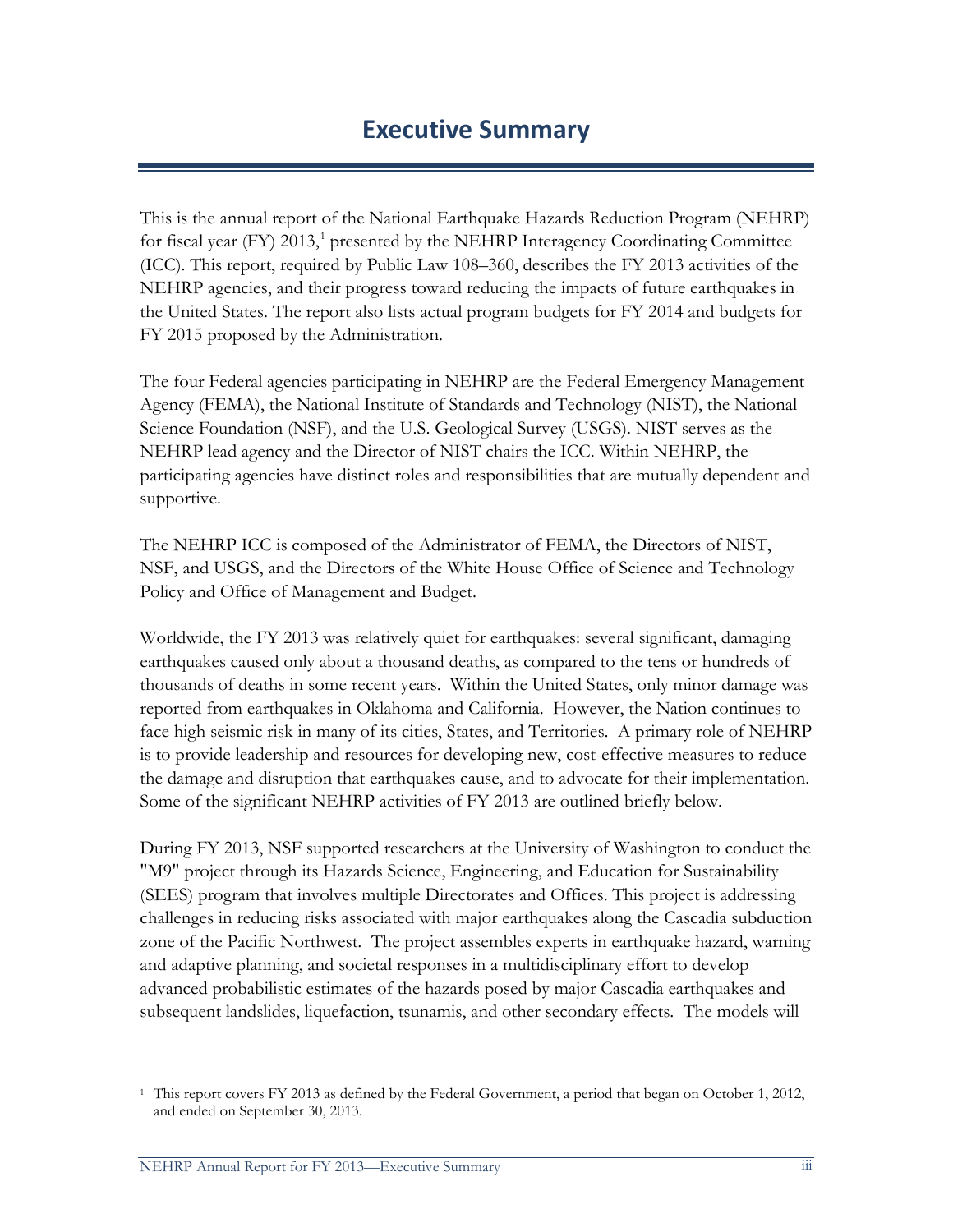be integrated into planning to improve community resilience, and will support the development of a prototype earthquake early warning (EEW) system in the western United States. Paralleling this effort, the USGS and its partners began testing a limited-capability EEW system in California, building upon prior investments in the Advanced National Seismic System (ANSS).

USGS continued to place significant research emphasis on understanding earthquakes caused by human activity – "induced seismicity." The USGS has documented a significant increase in seismicity in the Central U.S.; much of it is likely associated with wastewater disposal from stimulated gas and oil production (secondary recovery). USGS and its partners have linked such wastewater disposal to moderate-size earthquakes in southern Colorado, Arkansas, Oklahoma, Texas, and Ohio. In FY 2013, USGS published a comprehensive review paper on the fluid injection triggering of earthquakes. In a related activity, the USGS began monitoring at a new, deep well carbon sequestration plant near Decatur, Illinois, in collaboration with the plant operator, the state of Illinois, and the Department of Energy.

The USGS and its partners completed a major update to earthquake probabilities in California, called the Uniform California Earthquake Rupture Forecast-3 (UCERF3). UCERF3 will be used in building codes, setting earthquake insurance rates, and other riskmitigation efforts. USGS also completed a review and revision of the National Seismic Hazard Maps that are the basis for ground shaking levels used in building codes nationwide.

NSF supported researchers from the University of Texas at Austin and Brigham Young University, in collaboration with New Zealand researchers, to investigate cost-effective shallow ground improvement methods for mitigating damage to residential structures caused by soil liquefaction. The findings of this work are already being used in Christchurch, New Zealand, to remediate sites affected by earthquake shaking in calendar years 2010 and 2011. Complementing this work, NIST supported research that led to a comprehensive report on soil-structure interaction (the collective response to earthquake shaking of a structure, its foundation, and the soil underlying and surrounding the foundation). The report advances the state of knowledge about soil-structure interaction, and presents specific techniques that practicing engineers can use to model this interaction.

NIST also supported research to develop a report that provides a *Tentative Framework for Development of Advanced Seismic Design Criteria for New Buildings*. This work presents a conceptual framework to reformulate the seismic design parameters used in building codes so that they more reliably achieve uniform risk objectives in design. It is expected that this new framework will provide guidance for future research supported by NIST and NSF, and for FEMA efforts to promote the adoption and implementation of seismic safety elements in building codes.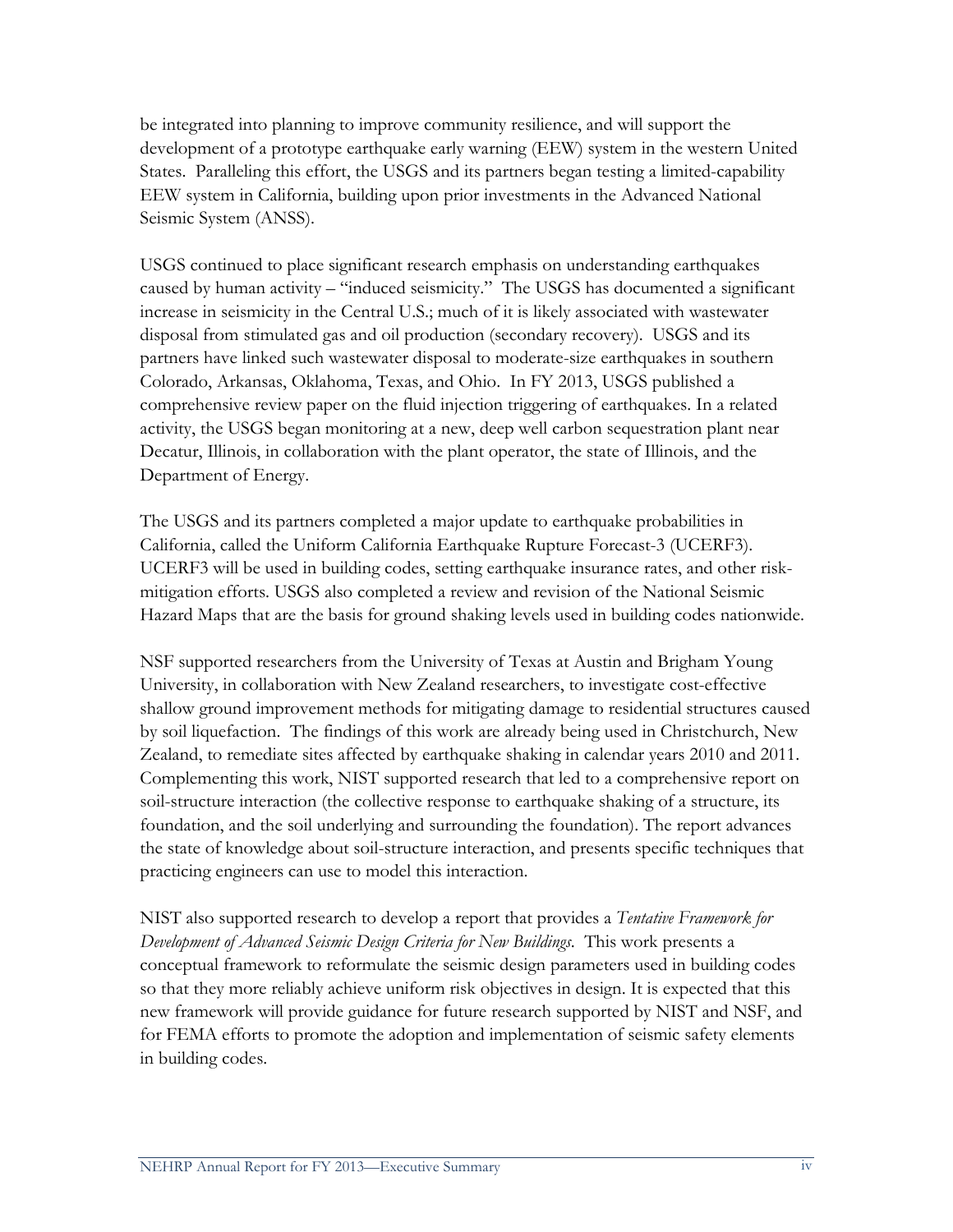FEMA refined and tested "Rapid Observation of Vulnerability and Estimation of Risk (ROVER)," a software system for mobile devices that automates two *de facto* international standards for building safety screening procedures. FEMA also conducted a variety of activities to support practical implementation of risk reduction measures, including revised procedures for developing and distributing relevant publications. More than 200,000 FEMA Building Science Branch publications were distributed to users of FEMA products nationwide. FEMA also developed training materials and provided training for approximately 5,000 constituents.

FEMA, NSF, and USGS again supported *ShakeOut* exercises, the world's largest earthquake preparedness drill for schools, organizations, and homes. Almost 19 million people participated in *ShakeOut* activities worldwide, including participants from 42 States and U.S. Territories. New *ShakeOut* exercises were conducted in the Northeastern U.S., the Rocky Mountain region, American Samoa, and Hawaii.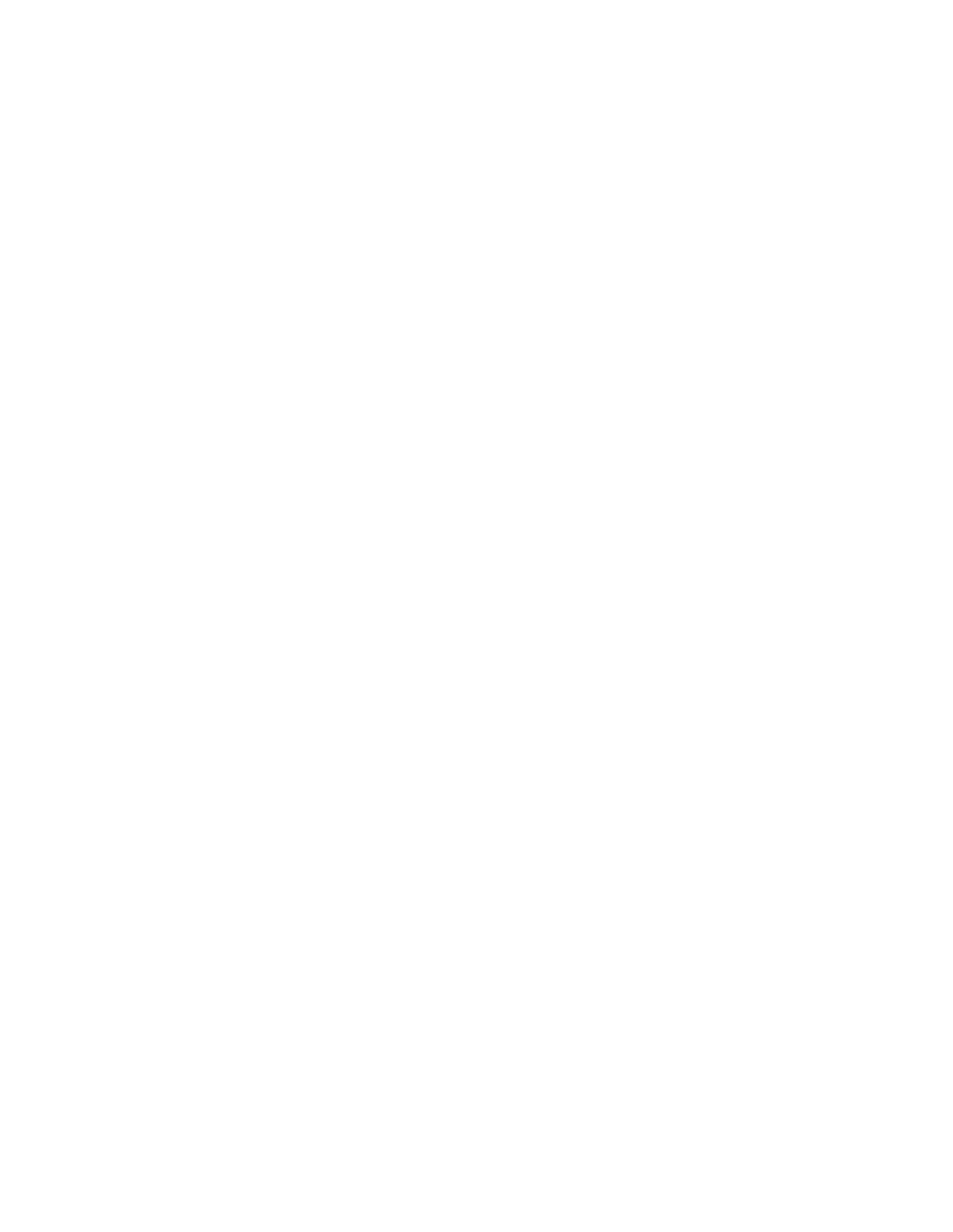# **Section 1 Introduction**

The National Earthquake Hazards Reduction Program (NEHRP) is a multiagency program established by Congress "to reduce the risks of life and property from future earthquakes in the United States."[2](#page-8-0) The four Federal agencies participating in NEHRP are the Federal Emergency Management Agency (FEMA), the National Institute of Standards and Technology (NIST), the National Science Foundation (NSF), and the U.S. Geological Survey (USGS). NIST serves as the lead agency for NEHRP.

NEHRP was initially authorized by Congress in 1978. Since then, Congress has periodically reauthorized the program, generally at two to five-year intervals. The latest reauthorization of NEHRP (Public Law 108–360, the Earthquake Hazards Reduction Program Reauthorization Act of 2004) authorized funding for the four participating agencies through fiscal year (FY) 2009. Pending the passage of new reauthorizing legislation, the NEHRP agencies continue to perform their duties as outlined in Public Law 108–360, within budget allocations that are less than the authorized funding levels for FY 2009.

Public Law 108–360 requires that the NEHRP Interagency Coordinating Committee (ICC), through which senior agency officials direct the program, submit an annual report to Congress on NEHRP budgets and activities. The ICC submits this annual report, covering FY 2013, pursuant to that requirement.

Previous NEHRP annual reports provide details on the organizational structure of NEHRP and agency roles and responsibilities. That information is available at [www.nehrp.gov.](http://www.nehrp.gov/) This NEHRP annual report for FY 2013 provides information on NEHRP budgets, highlights of statutory program activities, State activities promoting implementation of research results, and related non-NEHRP activities that support NEHRP goals. This report and prior NEHRP annual reports are available at [www.nehrp.gov/about/reports.htm.](http://www.nehrp.gov/about/reports.htm)

The year 2013 was relatively quiet worldwide for significant, damaging earthquakes (see Section 5). Within the United States, only minor damage was reported from earthquakes in Oklahoma and California. However, the Nation continues to face high seismic risk in many of its cities, States, and Territories. About 142 million Americans in 42 States live in urban areas with moderate to high earthquake risk.<sup>[3](#page-8-1)</sup> A primary role of NEHRP is to provide stable

<span id="page-8-0"></span><sup>2</sup> The Earthquake Hazards Reduction Act of 1977 (Public Law 95-124, 42 U.S.C. 7701 *et seq.*), as amended by Public Laws 101-614, 105-47, 106-503, and 108-360.

<span id="page-8-1"></span><sup>3</sup> Statement of Dr. David Applegate before the House Committee on Science, Space, and Technology, Subcommittee on Research and Technology regarding the National Earthquake Hazards Reduction Program, July 29, 2014.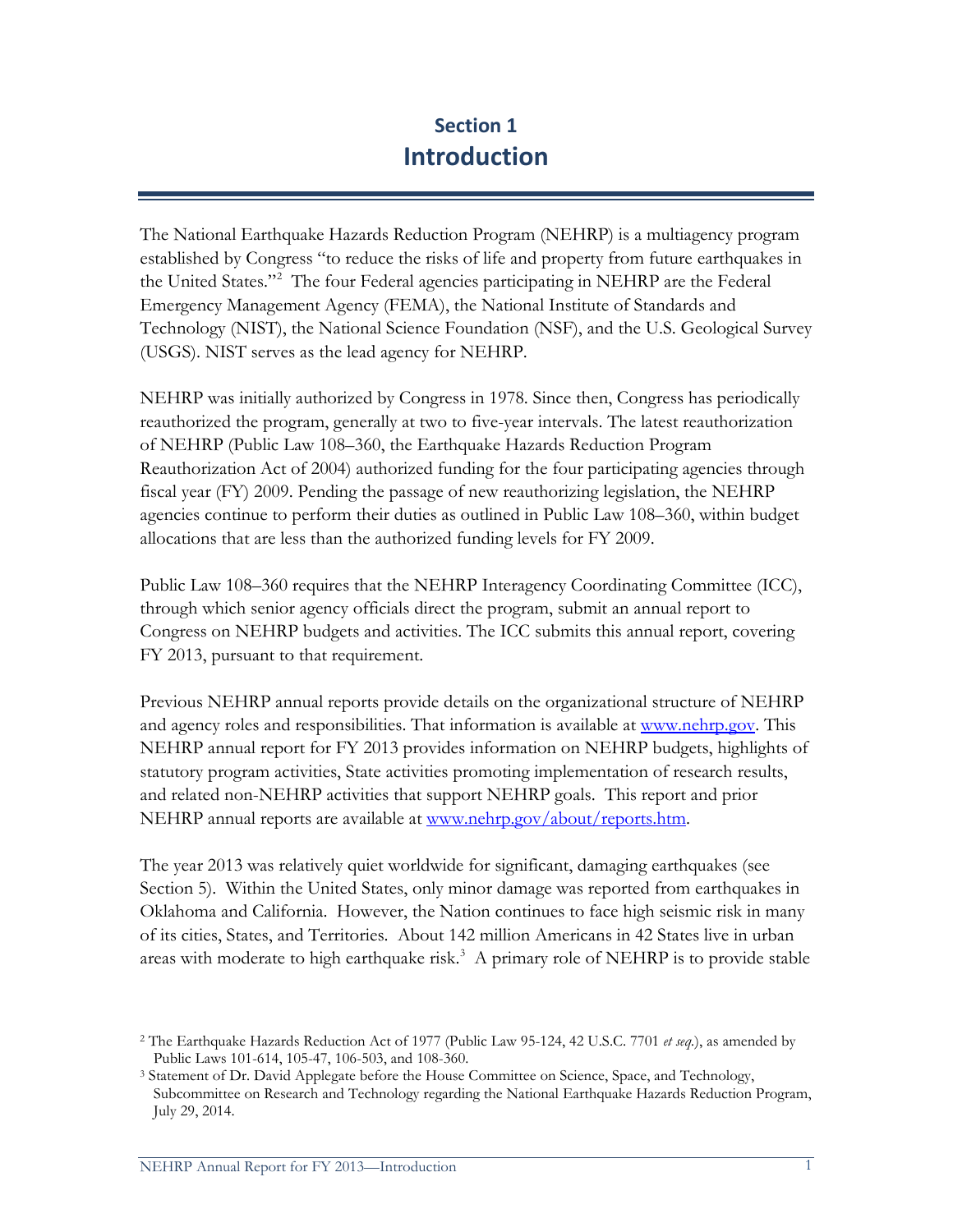and innovative leadership and adequate resources for the development of new, cost-effective measures to reduce the damage that earthquakes cause and to promote their implementation. Future earthquakes in the United States are inevitable. Thus the continued efforts of NEHRP are essential for the Nation to prepare for their eventual occurrence, to survive them safely, and to reduce their impacts on life, property, and economic and social systems. This work is needed to support the Nation's becoming an earthquake-resilient nation.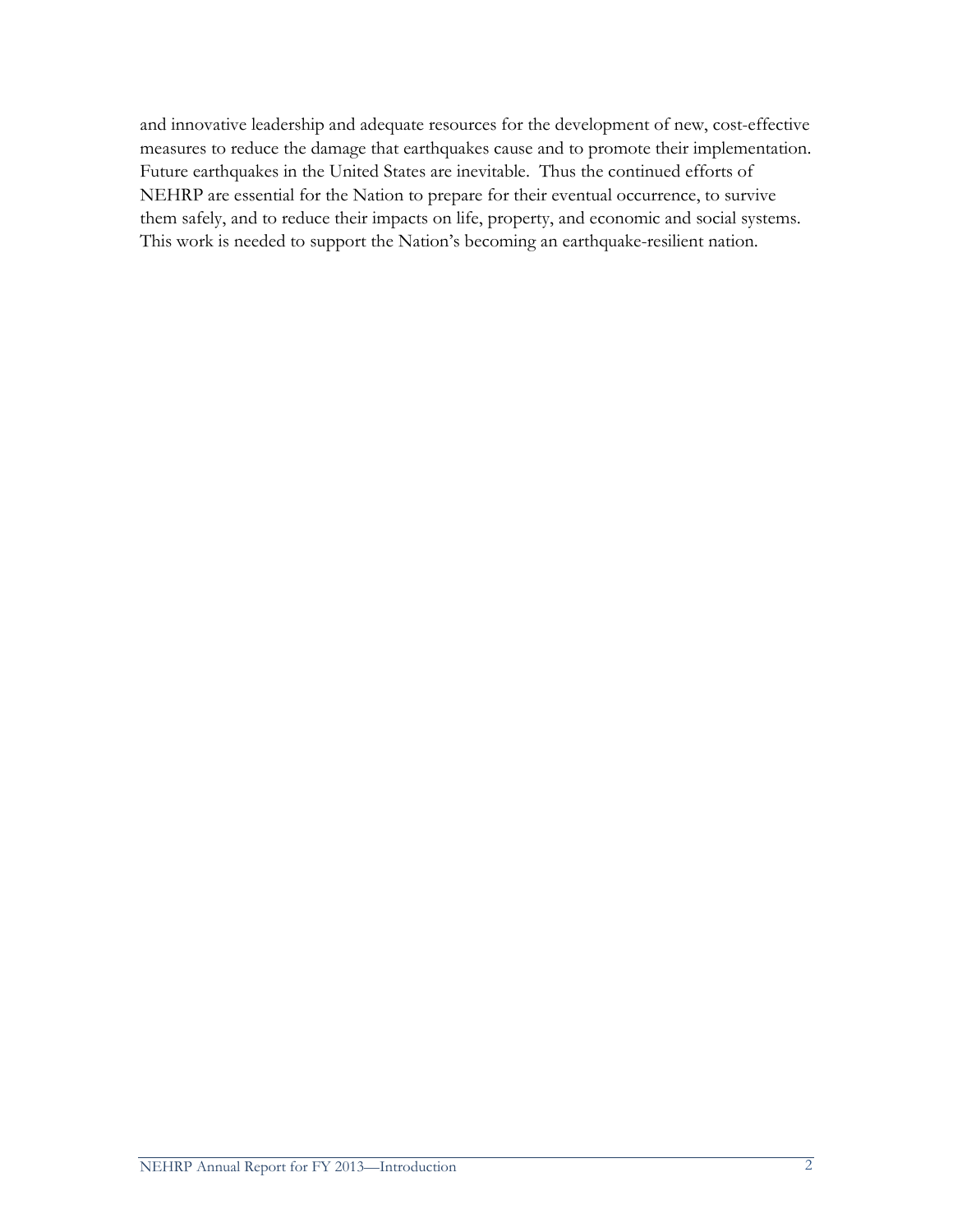# **Section 2 Program Budgets**

Public Law 108–360 requires that NEHRP annual reports include, for each agency participating in the program and for each program activity defined in the legislation, the budget for the current fiscal year (*i.e*., the year following that covered in the report) and the proposed program budget for the next fiscal year. *The Strategic Plan for the National Earthquake Hazards Reduction Program, Fiscal Years 2009–2013*, published in October 2008 (www.nehrp.gov/pdf/strategic\_plan\_2008.pdf), defined three major goals for NEHRP that encompass all but one of the program activities defined in Public Law 108–360. The remaining activity, which concerns the development, operation, and maintenance of NEHRP facilities, was incorporated directly into the strategic plan. Table 2.1 shows the relationships between the congressionally defined program activities and the goals and activities that are included in the strategic plan.

| <b>NEHRP Strategic Goals</b>                                                                                                                      | <b>Statutory Program Activities*</b>                                                                                                                                                                                                                      |
|---------------------------------------------------------------------------------------------------------------------------------------------------|-----------------------------------------------------------------------------------------------------------------------------------------------------------------------------------------------------------------------------------------------------------|
| <b>Goal A:</b> Improve understanding of<br>earthquake processes and impacts.                                                                      | Improve the understanding of earthquakes and their<br>effects on communities, buildings, structures, and<br>lifelines, through interdisciplinary research that<br>involves engineering, natural sciences, and social,<br>economic, and decision sciences. |
| <b>Goal B:</b> Develop cost-effective measures<br>to reduce earthquake impacts on<br>individuals, the built environment, and<br>society at large. | Develop effective measures for earthquake hazards<br>reduction.                                                                                                                                                                                           |
| Goal C: Improve the earthquake resilience<br>of communities nationwide.                                                                           | Promote the adoption of earthquake hazards<br>reduction measures by Federal, State, and local<br>governments, and others.                                                                                                                                 |
| Develop, operate, and maintain NEHRP<br>facilities.                                                                                               | Develop, operate, and maintain ANSS, NEES, and<br>the GSN.                                                                                                                                                                                                |

|  | <b>TABLE 2.1—RELATIONSHIPS OF NEHRP STRATEGIC GOALS TO STATUTORY PROGRAM ACTIVITIES</b> |
|--|-----------------------------------------------------------------------------------------|
|  |                                                                                         |

\* As defined by Congress in Public Law 108–360.

During FY 2013, NEHRP activities were impacted by reductions in spending authority imposed by sequestration of Federal funds. The USGS has a specific appropriation line item covering NEHRP activities. Sequestration led directly to a reduction of \$3.4 million in FY 2013, compared to FY 2012, for USGS NEHRP work. Other NEHRP agencies (FEMA, NIST, and NSF) provide allocations for NEHRP work from their total spending authorities, rather than having specific NEHRP line items. They addressed sequestration reductions during their internal considerations of budget allocations for NEHRP activities.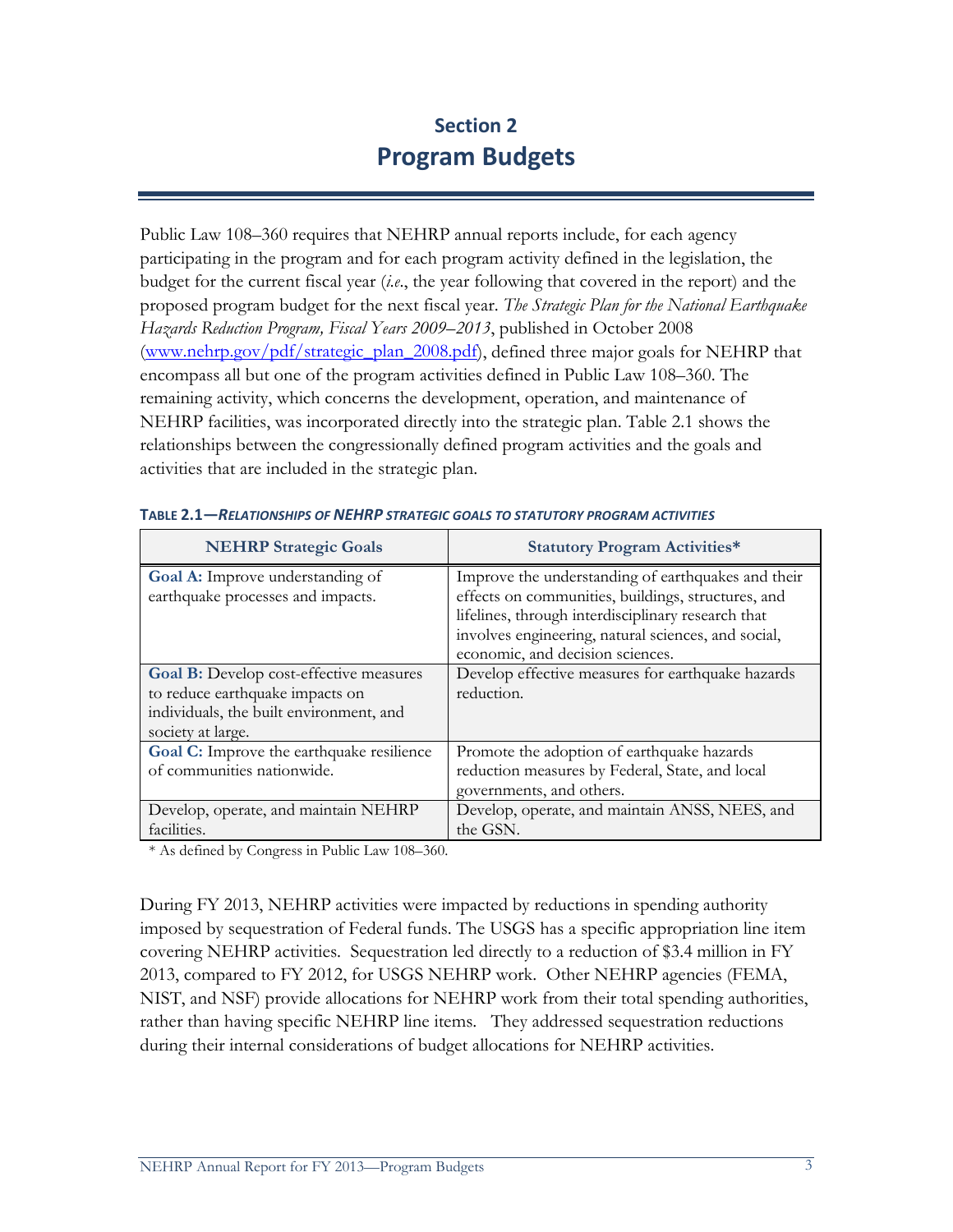Program budgets for FY 2014 are presented in Table 2.2, which shows the funding that each participating agency is directing to accomplish the goals and objectives specified in the strategic plan. Table 2.3 identifies the agency funding requested or anticipated for NEHRP in FY 2015. Funding for the development, operation, and maintenance of NEHRP facilities supports the Advanced National Seismic System (ANSS) and the Global Seismographic Network (GSN). Funding for the George E. Brown, Jr. Network for Earthquake Engineering Simulation (NEES), previously reported as a NEHRP facility, is now included in the NSF budget under Goal A.

# **2.1 NEHRP Enacted FY 2014 Budgets by Strategic Goal**

Table 2.2 lists the FY 2014 NEHRP budgets, by strategic goal, for the NEHRP agencies: Federal Emergency Management Agency (FEMA), National Institute of Standards and Technology (NIST), National Science Foundation (NSF), and U.S. Geological Survey (USGS).

|                                                                                                                                                |                   | FY 2014 Funds Allocated to Goal (\$M) <sup>1</sup> |                  |                   |       |
|------------------------------------------------------------------------------------------------------------------------------------------------|-------------------|----------------------------------------------------|------------------|-------------------|-------|
| <b>Strategic Goal</b>                                                                                                                          | FEMA <sup>2</sup> | NIST <sup>3</sup>                                  | NSF <sup>4</sup> | USGS <sup>5</sup> | Total |
| <b>Goal A:</b> Improve understanding of earthquake<br>processes and impacts.                                                                   | 0.1               | 0.3                                                | 47.5             | 11.2              | 59.1  |
| <b>Goal B:</b> Develop cost-effective measures to reduce<br>earthquake impacts on individuals, the built<br>environment, and society at large. | 3.8               | 2.7                                                |                  | 18.9              | 25.4  |
| <b>Goal C:</b> Improve the earthquake resilience of<br>communities nationwide.                                                                 | 3.9               | 0.9                                                |                  | 15.4              | 20.2  |
| Develop, operate, and maintain NEHRP facilities:                                                                                               |                   |                                                    |                  |                   |       |
| ANSS—USGS                                                                                                                                      |                   |                                                    |                  | 8.3               | 8.3   |
| GSN—NSF and USGS                                                                                                                               |                   |                                                    | 3.5              | 4.9               | 8.4   |
| Total:                                                                                                                                         | 7.8               | 3.9                                                | 51.0             | 58.7              | 121.4 |

#### **TABLE 2.2—***NEHRP AGENCY BUDGETS FOR FY 2014*

Notes on Table 2.2:

<sup>1</sup> Budgets are rounded to the nearest \$0.1 million.

<sup>2</sup> The FEMA FY 2014 budget is an allocation from the U.S. Department of Homeland Security (DHS) appropriation that covers NEHRP activities but excludes employee salaries and expenses (S&E).

- <sup>3</sup> The NIST FY 2014 budget is an allocation from the NIST appropriation that covers all NEHRP-related activities, including the NEHRP Lead Agency role and Earthquake Risk Reduction R&D activities.
- <sup>4</sup> The NSF FY 2014 budget is an allocation from the NSF appropriation that covers NEHRP activities but excludes Agency Operations and Award Management (AOAM). The NSF budget includes support for the George E. Brown, Jr. Network for Earthquake Engineering Simulation (NEES).

<sup>5</sup> The USGS FY 2014 budget is a line item in the USGS appropriation that covers NEHRP activities. The amount reported for ANSS in the table is the information technology cost (only).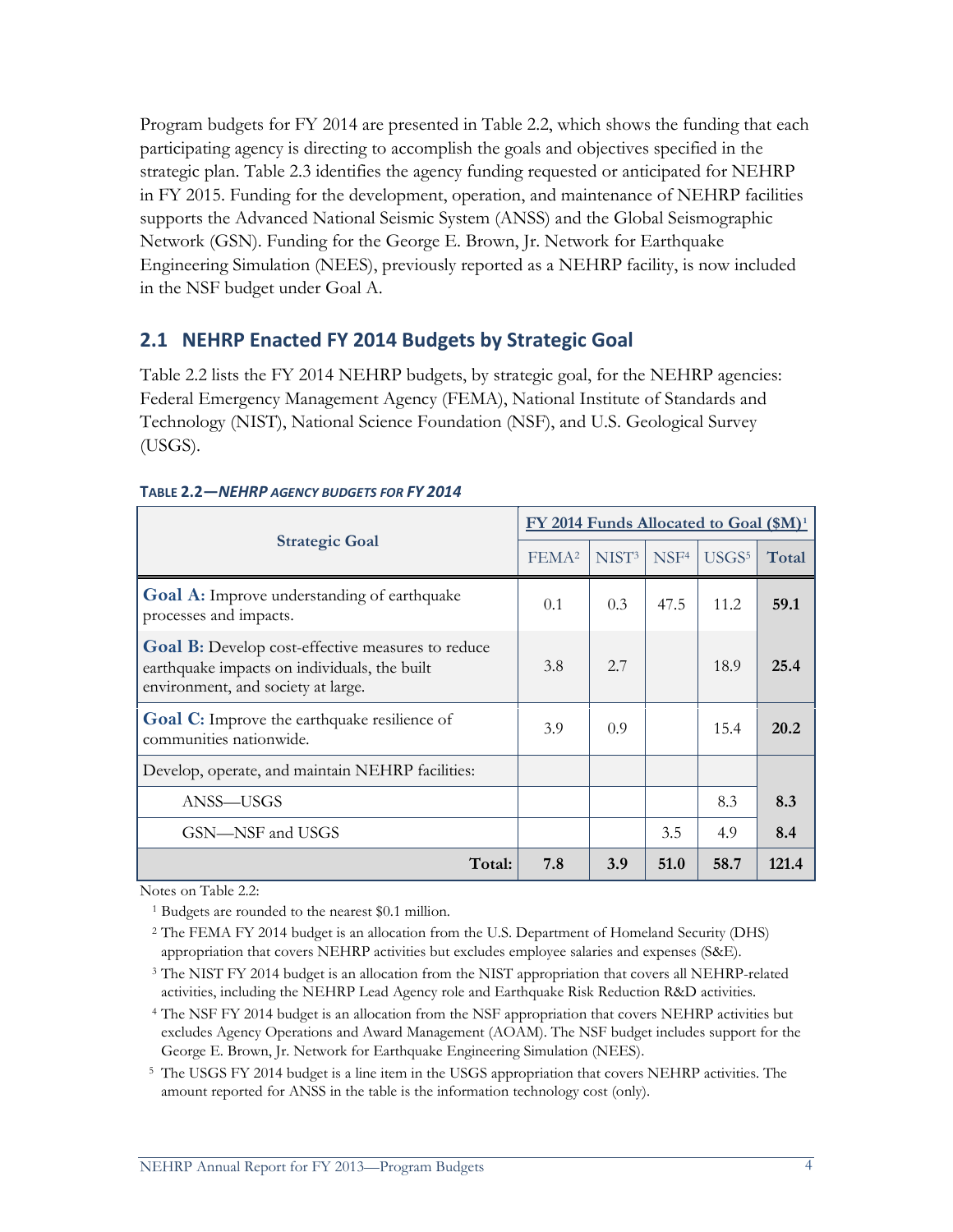# **2.2 NEHRP FY 2015 Budget Requests by Strategic Goal**

Table 2.3 lists the FY 2015 NEHRP planning budgets for each agency by strategic goal. These figures are based on agency submissions included in the President's FY 2015 budget request to Congress.

| <b>Strategic Goal</b>                                                                                                                   | <b>FY 2015 Funds Requested or</b><br>Anticipated for NEHRP Goals (\$M) <sup>1</sup> |                   |                  |                   |       |
|-----------------------------------------------------------------------------------------------------------------------------------------|-------------------------------------------------------------------------------------|-------------------|------------------|-------------------|-------|
|                                                                                                                                         | FEMA <sup>2</sup>                                                                   | NIST <sup>3</sup> | NSF <sup>4</sup> | USGS <sup>5</sup> | Total |
| Goal A: Improve understanding of earthquake<br>processes and impacts.                                                                   | 0.1                                                                                 | 0.3               | 48.7             | 11.3              | 60.4  |
| Goal B: Develop cost-effective measures to reduce<br>earthquake impacts on individuals, the built<br>environment, and society at large. | 3.8                                                                                 | 3.0               |                  | 19.0              | 25.8  |
| Goal C: Improve the earthquake resilience of<br>communities nationwide.                                                                 | 3.9                                                                                 | $0.6^{\circ}$     |                  | 15.5              | 20.0  |
| Develop, operate, and maintain NEHRP facilities:                                                                                        |                                                                                     |                   |                  |                   |       |
| ANSS—USGS                                                                                                                               |                                                                                     |                   |                  | 8.3               | 8.3   |
| GSN—NSF and USGS                                                                                                                        |                                                                                     |                   | 3.5              | 4.9               | 8.4   |
| Total:                                                                                                                                  | 7.8                                                                                 | 3.9               | 52.2             | 59.0              | 122.9 |

#### **TABLE 2.3—***NEHRP AGENCY BUDGET REQUESTS FOR FY 2015*

Notes on Table 2.3:

<sup>1</sup> Budgets are rounded to the nearest \$0.1 million.

- <sup>2</sup> The FEMA FY 2015 budget is a planned allocation from the U.S. Department of Homeland Security (DHS) appropriation that covers NEHRP activities but excludes employee salaries and expenses (S&E).
- <sup>3</sup> The NIST FY 2015 budget is a planned allocation from the NIST appropriation that covers all NEHRPrelated activities, including the NEHRP Lead Agency role and Earthquake Risk Reduction R&D activities.
- <sup>4</sup> The NSF FY 2015 budget is a planned allocation from the NSF appropriation that covers NEHRP activities but excludes Agency Operations and Award Management (AOAM). The NSF budget includes support for the earthquake engineering research infrastructure and activities that will form the successor to the George E. Brown, Jr. Network for Earthquake Engineering Simulation (NEES) infrastructure as part of the Natural Hazards Engineering Research Infrastructure to be supported in FY 2015.
- <sup>5</sup> The USGS FY 2015 budget is a line item in the USGS appropriation that covers NEHRP activities. The amount reported for ANSS in the table is the information technology cost (only).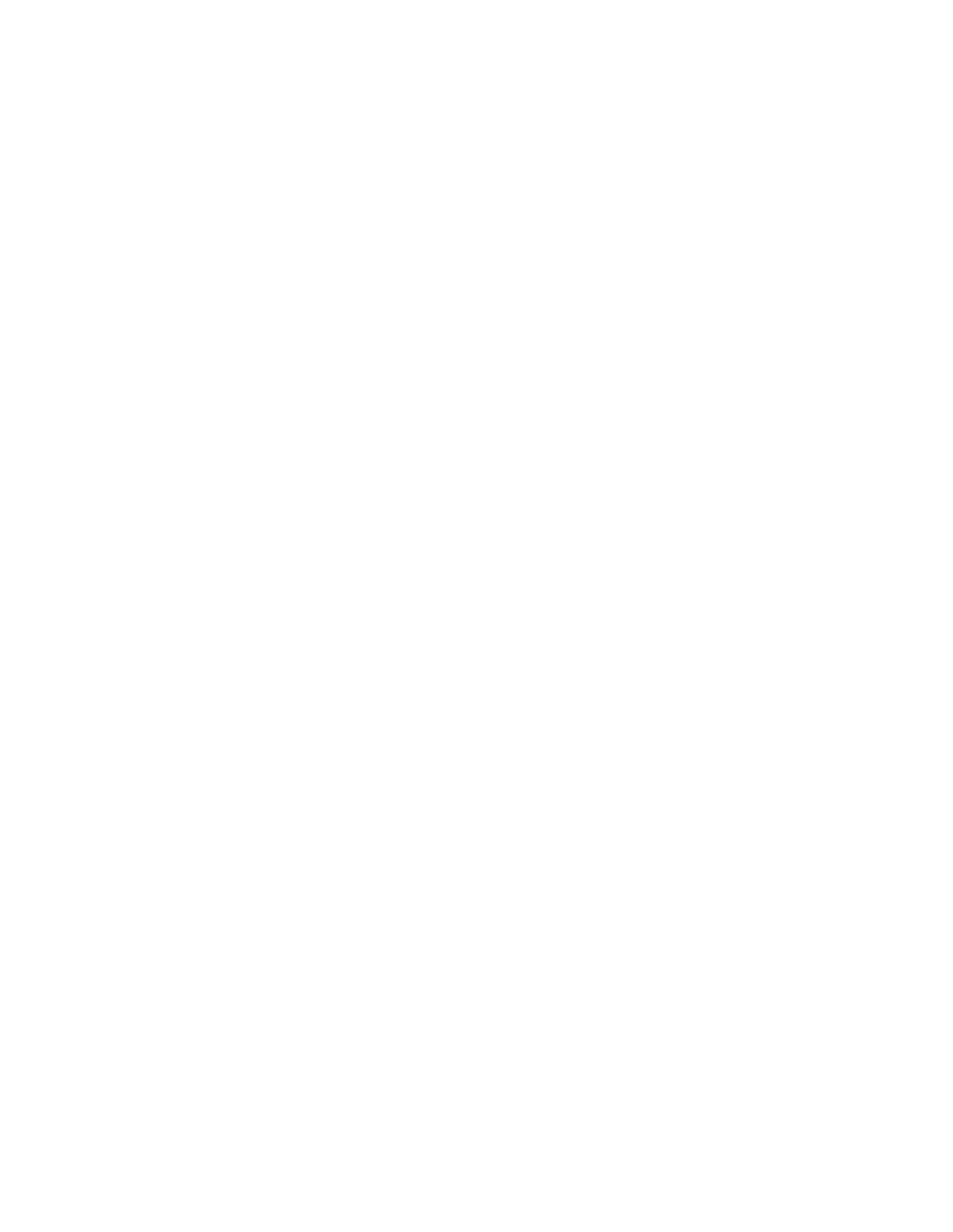# **Section 3 Statutory Program Highlights**

This section briefly summarizes major activity highlights and accomplishments of the NEHRP during FY 2013. The organization of this chapter follows that of the NEHRP strategic plan. The strategic plan defines NEHRP in terms of broad strategic goals and more specific objectives and related strategic priorities. The goals are directly linked to the NEHRP activities defined in Public Law 108–360, Section 103(2). By following the structure of the strategic plan, this report allows the reader to directly assess how accomplishments are furthering progress toward the program's stated goals and objectives. Accomplishments are not categorized by NEHRP agency but, rather, are cast in terms of collective progress toward NEHRP goals.

# **3.1 Goal A: Improve Understanding of Earthquake Processes and Impacts**

Understanding how and why earthquakes occur and what happens to our communities when they do is an essential step in building the knowledge required to reduce the consequences of future earthquakes. For this reason, NEHRP supports basic research related to earthquakes in geoscience, engineering, and social science. The research supported and undertaken under Goal A provides a strong foundation for the development and implementation of practical earthquake risk-reduction measures pursued under the other strategic goals.

Strategic Goal A is directly related to the congressionally-defined NEHRP program activity, "Improve the understanding of earthquakes and their effects on communities, buildings, structures, and lifelines through interdisciplinary research that involves engineering, natural sciences, and social, economic, and decisions sciences."<sup>[4](#page-14-0)</sup> Strategic Goal A activities include advancing understanding of earthquake phenomena and generation processes, earthquake effects on the built environment, and the social, behavioral, and economic factors linked to implementing risk reduction and mitigation strategies in both the public and private sectors. Strategic Goal A also covers efforts to improve post-earthquake information acquisition and management.

In 2013, the NEHRP agencies supported a variety of work to improve the fundamental understanding of earthquakes and their impacts. Representative accomplishments and activities under this goal are presented below.

<span id="page-14-0"></span><sup>4</sup> See footnote 2.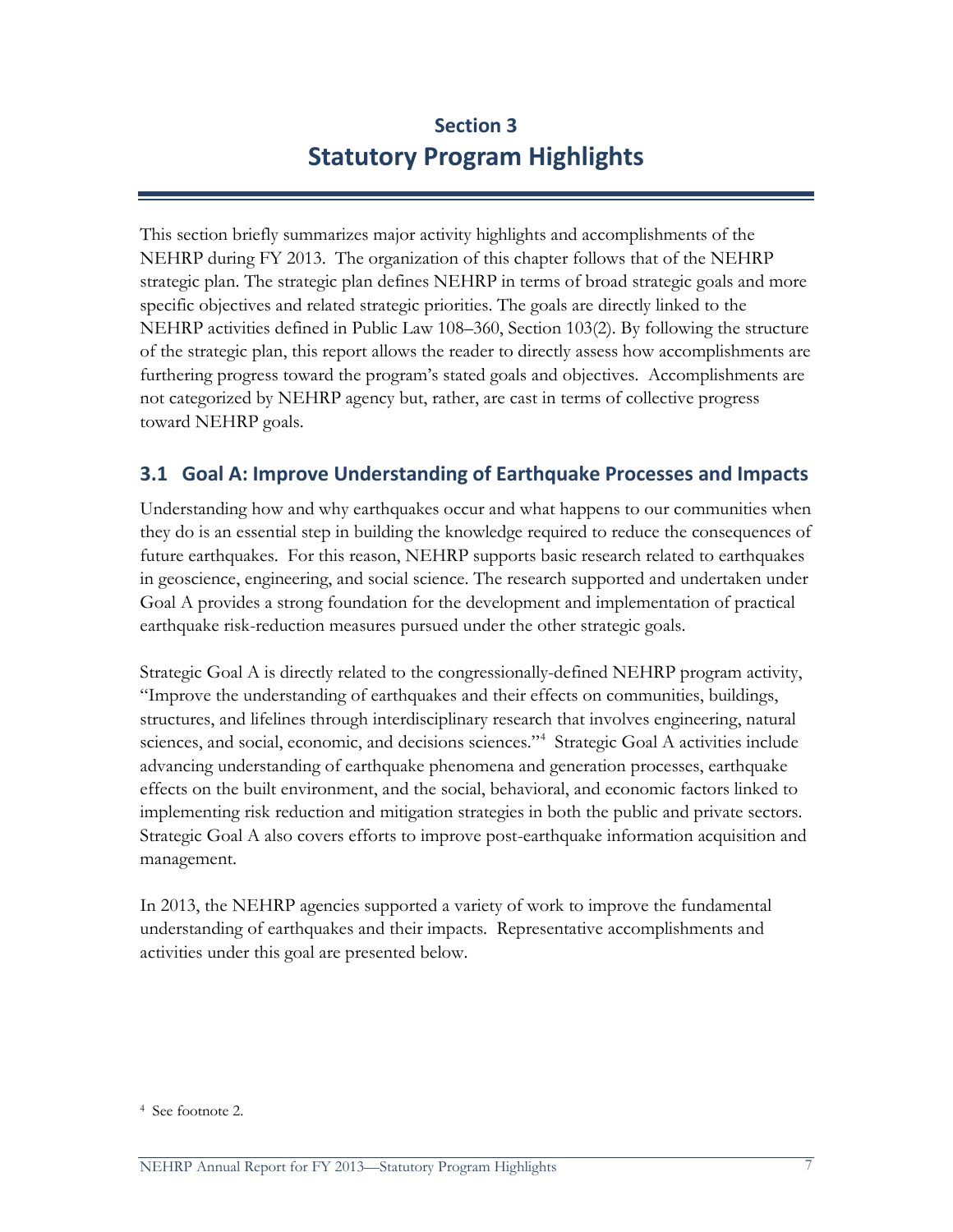#### **Induced seismicity**

Significant research emphasis was placed on understanding induced seismicity—earthquakes caused by the actions of man. Beginning in FY 2008, the USGS has documented a significant increase in seismicity in the Central U.S.; much of it is likely associated with wastewater disposal from stimulated gas and oil production (secondary recovery). For example, hydraulic fracture well treatments may generate large volumes of wastewater that are inappropriate for surface disposal. A commonly used disposal practice involves pumping waste fluids into deep wells at high pressures. USGS and its partners have linked this type of wastewater disposal to moderate-size earthquakes in southern Colorado, Arkansas, Oklahoma, Texas, and Ohio. In FY 2013, the USGS published a comprehensive review paper<sup>[5](#page-15-0)</sup> on the fluid injection triggering of earthquakes, and also began monitoring at a new deep well carbon sequestration plant in Decatur, Illinois, in cooperation with the plant operator, the state of Illinois, and the Department of Energy.

#### **Safer steel frame buildings**

An NSF-supported research project, led by the University of Washington, in combination with other test data, has been used to develop a new design procedure that makes concentrically braced frames easier to construct and safer in earthquakes. Although these braced frames are commonly used in U.S. construction, there are almost no tests of such systems. In addition, current designs of braced frames are complicated and sometimes difficult to construct. This project completed a comprehensive series of experiments and nonlinear analyses on more than 40 large-scale braced frame systems. Tests were performed at the University of Washington, University of Minnesota, University of California at Berkeley, and the National Center for Research in Earthquake Engineering in Taiwan. The frames were designed and built with a wide range of design parameters, and were then tested through their entire range of system performance up to and including ultimate system failure. Nonlinear analyses were performed on all specimens to enhance the understanding obtained from the experiments and to extend the knowledge to a broader range of braced frame systems. This research has resulted in the development of new and improved seismic design procedures for concentrically braced frames. This will reduce the material required for building such structures while significantly improving their seismic performance and inelastic deformation capacity.

#### **Earthquake safety in the Pacific Northwest**

In FY 2013, an NSF-supported research project at the University of Washington began the "M9" project that is addressing challenges in reducing risks associated with major earthquakes along the Cascadia subduction zone of the Pacific Northwest. This project is supported through the Hazards Science, Engineering, and Education for Sustainability (SEES) program that engages multiple Directorates and Offices at NSF. Historically, the

<span id="page-15-0"></span><sup>5</sup> Ellsworth, William L. "Injection-Induced Earthquakes," Science, Vol 341, pp 1225942, July 12 2013.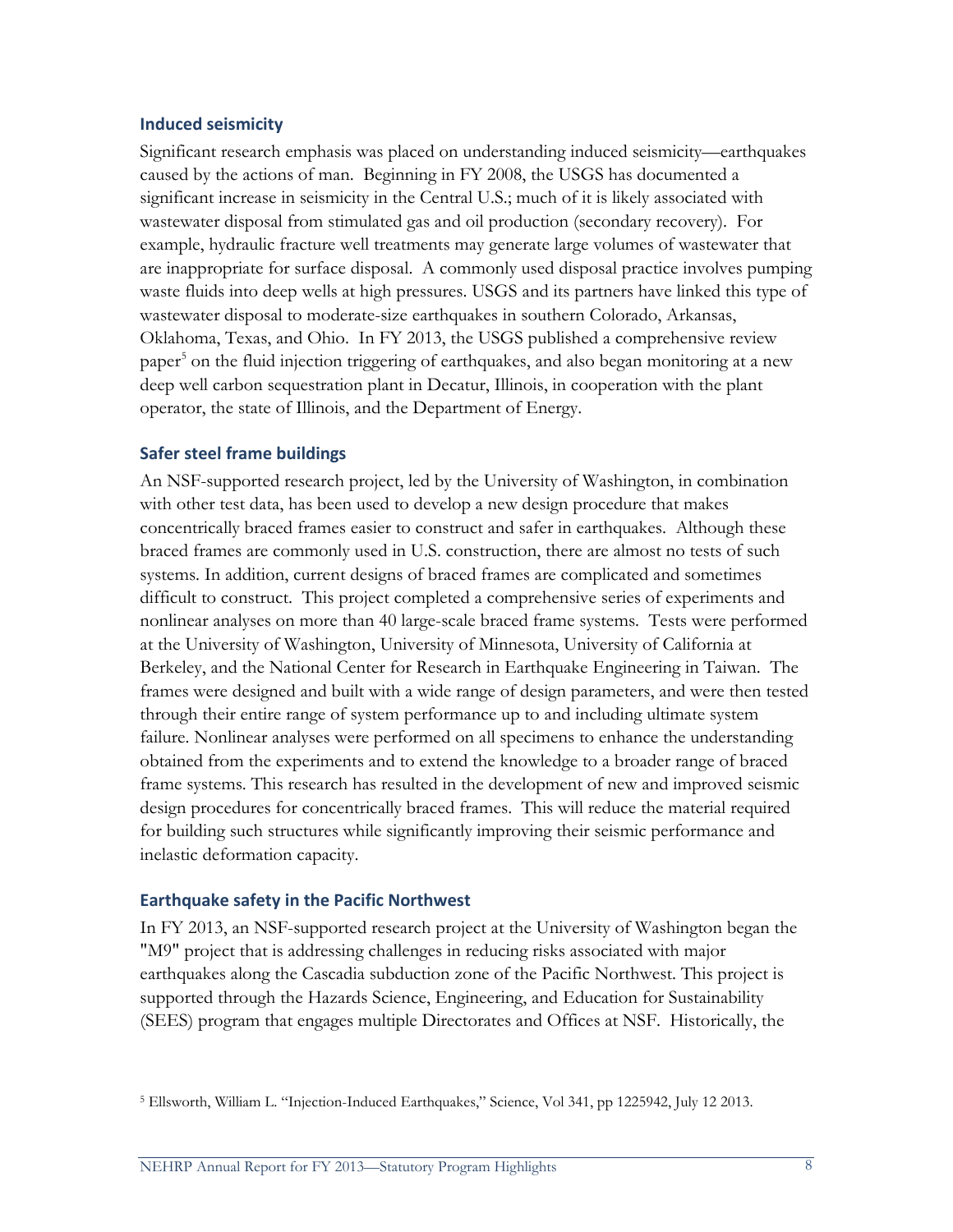Cascadia subduction zone has experienced earthquakes comparable to the 2011 Tohoku, Japan, earthquake. This project assembles experts in earthquake hazard, warning, and adaptive planning, and societal responses in a multidisciplinary effort to develop advanced probabilistic estimates of the hazards posed by major Cascadia earthquakes and subsequent landslides, liquefaction, tsunami, and other secondary effects. Models developed through Hazards SEES will later be integrated into planning to improve community resilience. The project also builds on ongoing work to develop a prototype earthquake early warning system (EEW) in the western United States (see later discussion under Goal C, Section 3.3).

# **3.2 Goal B: Develop Cost-Effective Measures to Reduce Earthquake Impacts on Individuals, the Built Environment, and Society at Large**

NEHRP activities under Goal B are designed to develop practical and cost-effective methods and measures for earthquake risk assessment and mitigation that build upon the research results obtained under Goal A. Goal B is directly linked to the congressionallydefined NEHRP program activity, "Develop effective measures for earthquake hazards reduction."<sup>[6](#page-16-0)</sup> Goal B includes activities by the NEHRP agencies to assess earthquake hazards for research and practical application, and to develop tools for advanced loss estimation and risk assessment, improved seismic performance of buildings and other structures, and improved seismic performance of critical infrastructure. Selected accomplishments of the NEHRP agencies that relate to developing resources to assess and reduce risk are presented below.

#### **National hazard assessment revision**

USGS completed review and revision of the National Seismic Hazard Maps. This represents a significant effort that is conducted on a six-year cycle. These maps, which are the basis for building codes nationwide, will be submitted to the Building Seismic Safety Council (BSSC) for consideration in FEMA-supported efforts to provide the next generation of recommended seismic design provisions in U.S. model building codes.

#### **California hazard assessment**

Because California has special hazard assessment needs for insurance and other purposes, a separate, detailed study is performed for that state. In FY 2013, the USGS and its partners completed a major update to earthquake probabilities in California, called the *Uniform California Earthquake Rupture Forecast-3* (UCERF3). This new forecast model for California provides significant improvement by acknowledging a wider range of possible earthquakes, including ruptures that can jump or migrate from one fault to another. UCERF3 also embodies several other innovations, including a more thorough use of global positioning system (GPS) data in determining earthquake occurrence rates. UCERF3 will be used in building codes, in setting earthquake insurance rates, and in other risk mitigation efforts.

<span id="page-16-0"></span><sup>6</sup> See footnote 2.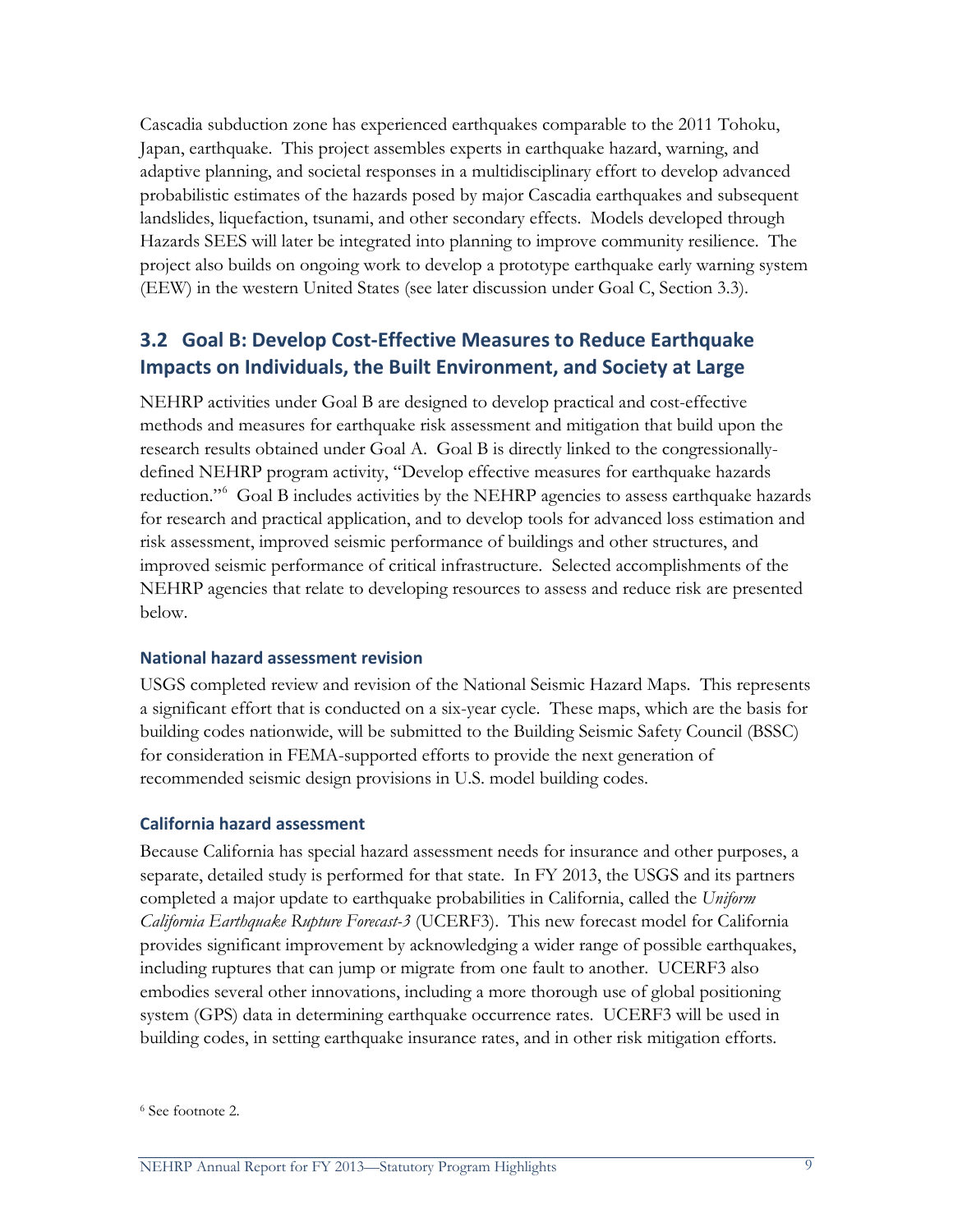The results of UCERF3 are compatible with and were incorporated in the national assessment cited above.

## **Soil failure during earthquakes**

NSF-supported research conducted by the University of Texas at Austin and Brigham Young University, in collaboration with researchers from New Zealand, identified costeffective shallow ground improvement methods for mitigating damage to residential structures caused by soil liquefaction (*i.e*., when soils lose strength and turn into viscous fluids during earthquakes). This research tested several different potential methods to limit soil liquefaction in locations with differing ground conditions. The findings of this work are already being used in Christchurch, New Zealand to remediate land at many sites affected by earthquake shaking in calendar years 2010 and 2011 and to construct new homes and larger structures in areas of potential earthquake damage.

## **Soil-structure interaction**

NIST supported the NEHRP Consultants Joint Venture (NCJV), a partnership of the Applied Technology Council (ATC) and the Consortium of Universities for Research in Earthquake Engineering (CUREE), which completed a number of reports evaluating significant issues that affect earthquake-resistant design of structures. One such report was *Soil-Structure Interaction for Building Structures* (NIST GCR 12-917-21). Soil-structure interaction (SSI) analysis evaluates the collective response to earthquake shaking of three linked systems: a structure, its foundation, and the soil underlying and surrounding the foundation. Practicing engineers often have a poor understanding of SSI issues, and technical literature and building codes and standards have been confusing or provide limited guidance. This report advances the state of knowledge about SSI, and presents specific SSI modeling techniques for practicing engineers.

# **Advanced earthquake-resistant building design criteria**

Again supported by NIST, NCJV completed another report, *Tentative Framework for Development of Advanced Seismic Design Criteria for New Buildings* (NIST GCR 12-917-20). Previous work has indicated that the current formulation of seismic design parameters used in building codes do not fully address the potential variation in collapse performance of buildings due to differences in building intrinsic vibrational response, inelastic response capacity, and seismic design loading. This report presents a conceptual framework to reformulate these seismic design parameters so that they more reliably achieve uniform risk objectives in design. The framework can serve to guide future research supported by NIST and NSF, as well as FEMA-supported implementation activities.

#### **Rapid screening of buildings for earthquake safety**

FEMA refined its *Rapid Observation of Vulnerability and Estimation of Risk* (ROVER) analysis package, free software for mobile devices that automates two *de facto* international standards for building safety screening procedures. This software was successfully tested in trial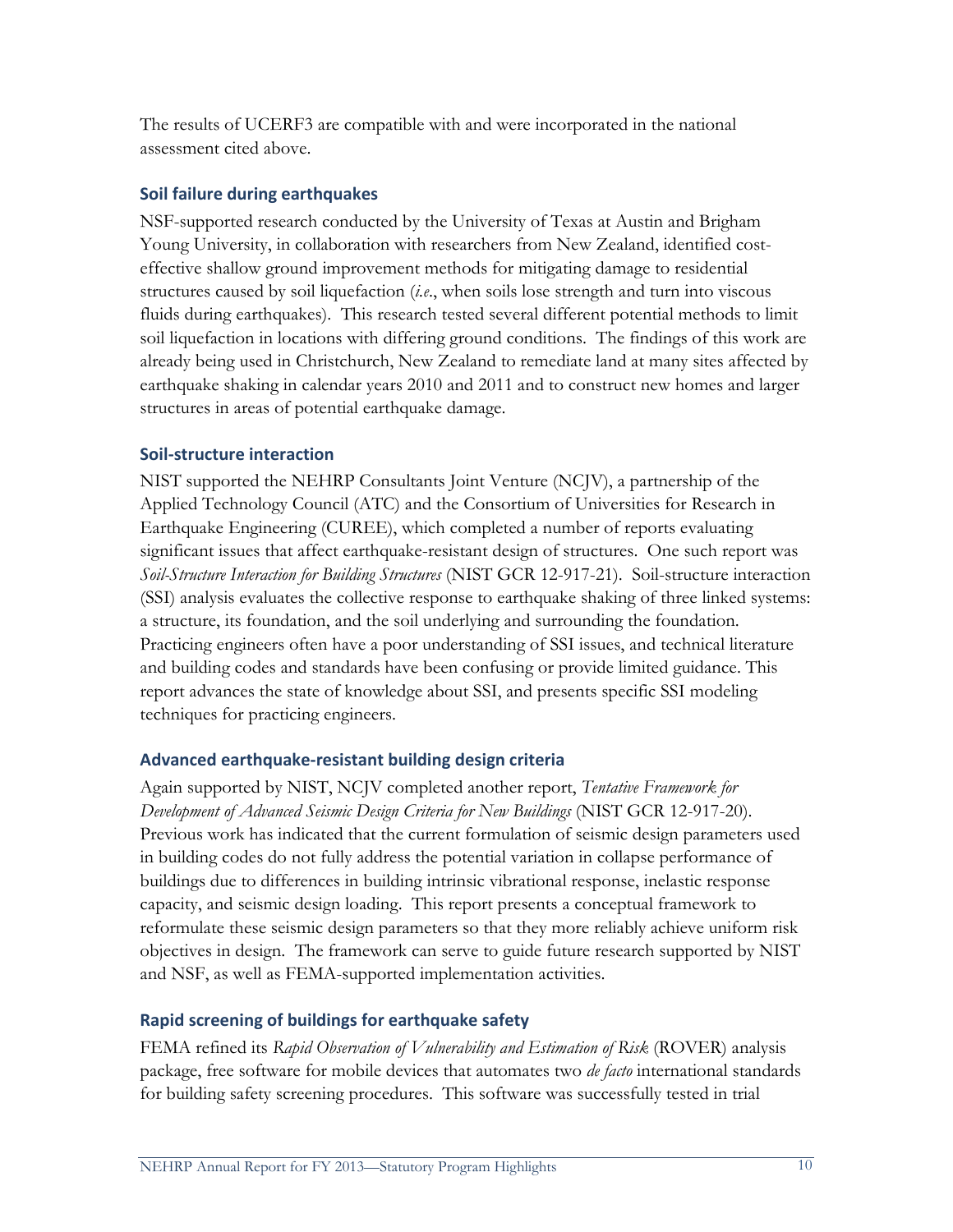projects in Salt Lake City by the Utah Seismic Safety Commission and the Structural Engineers Association of Utah, and in Los Angeles by the Los Angeles Unified School District.

# **3.3 Goal C: Improve the Earthquake Resilience of Communities Nationwide**

Through activities supported under Goal C, NEHRP agencies work to apply research results developed under Goal A and risk-reduction methodologies developed under Goal B to practical measures that will increase public safety and reduce losses in future earthquakes. Work under this goal includes the monitoring and reporting of seismic activity worldwide. Goal C is directly related to the congressionally-defined NEHRP program activity, "Promote the adoption of earthquake hazards reduction measures by Federal, State, and local governments, national standards and model code organizations, architects and engineers, building owners, and others with a role in planning and constructing buildings, structures, and lifelines."<sup>[7](#page-18-0)</sup>

Goal C includes numerous NEHRP-wide activities to improve the accuracy, timeliness, and content of earthquake information products; to develop comprehensive earthquake risk scenarios and risk assessments; to support development of seismic standards and building codes and advocate their adoption and enforcement; to promote the implementation of earthquake-resilient measures in professional practice and in private and public policies; to increase public awareness of earthquake hazards and risks; and to develop the nation's human resource base in earthquake safety fields. Some representative accomplishments are described below.

#### **Information dissemination and training**

FEMA conducted a variety of activities to support practical implementation of risk reduction measures, including developing and distributing publications. More than 200,000 FEMA Building Science Branch publications were distributed to FEMA customers nationwide, including homeowners, businesses, schools, non-profit groups, governmental and nongovernmental organizations, engineering and design professionals, and building code officials. FEMA also worked to develop training materials and provide training. FEMA completed FEMA P-752CD, *2009 NEHRP Recommended Seismic Provisions: Training Materials*  and FEMA P-940CD, *Multi-Hazard Mitigation and Design Concepts: Wind, Flood, and Earthquake Training Videos*. FEMA conducted, hosted, or sponsored training sessions that reached approximately 5,000 constituents.

<span id="page-18-0"></span><sup>7</sup> See footnote 2.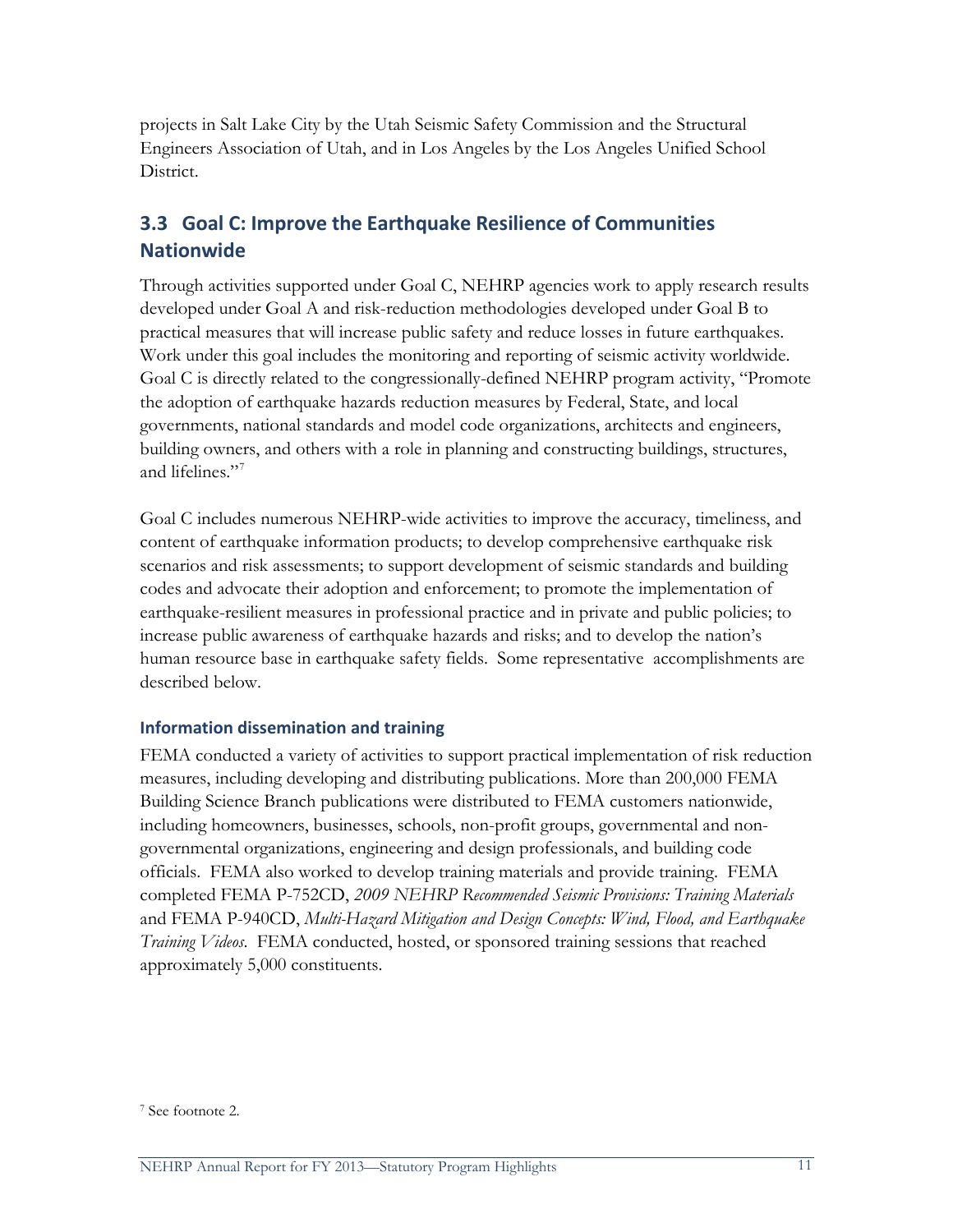## **Adoption of building codes with seismic safety elements**

FEMA conducted numerous activities to monitor building code adoption and ensure that building code standards reflect the best technical knowledge, including promoting updates to the next edition of the *NEHRP Recommended Seismic Provisions for New Buildings and Other Structures* and the *International Residential Code*. FEMA also determined that 57 percent of the jurisdictions in hazard-prone regions (earthquake, wind, and flood) adopted disaster-resistant building codes equivalent to the International Codes, up from 55 percent in 2012.

## **Technical publications for practicing engineers**

Complementing NSF-supported research on Concentric Braced Frames (CBF's) described under Goal A, NIST released another volume in its series of "techbriefs," which are concise publications designed to help transfer research results into practice: *Seismic Design of Steel Special Concentrically Braced Frame Systems: A Guide for Practicing Engineers* (NIST GCR 13–917– 24). Techbriefs target practicing engineers, to help them assimilate the technical literature on engineering advances that is often voluminous and difficult to examine or evaluate.

## **Seismic safety for container ports**

Many large U.S. container ports are located in areas of significant seismic hazard, and seismic risk management practices at these facilities have not kept pace with the growing importance of container ports to the nation's economy. With support from NIST, the NCJV completed a *Program Plan for the Development of Seismic Design Guidelines for Port Container, Wharf, and Cargo Systems* (NIST GCR 12-917-19). This report outlines a multi-phase program for the development of nationally-accepted guidelines for seismic performance improvement of container cargo systems including cranes, wharves, and container storage yards.

#### **Public earthquake safety exercises**

FEMA, NSF, and USGS again supported *ShakeOut*, the world's largest earthquake preparedness drill for schools, organizations, and homes. Almost 19 million people participated in *ShakeOut* activities worldwide, including participants from 42 States and Territories. New *ShakeOut* exercises were conducted in the Northeastern U.S., the Rocky Mountain region, American Samoa, and Hawaii. NEHRP provides direct financial support to States and Territories for *ShakeOut* websites, templates, drill guides, registration support, and for technical planning assistance. All *ShakeOut* exercises benefit from the direct involvement of the staff of the NEHRP agencies.

#### **Building the future professional base**

Since 1996, three NSF awards have supported partnering senior researchers with promising young faculty working in the areas of hazards, disasters, and risk research. Senior researchers mentor junior faculty and provide technical training and professional development to build their research skills and foster a broad understanding of emerging issues in disaster research. The project, called *Enabling New Leaders in Disaster Research*, has drawn researchers from other fields to disaster research, enhancing the community's depth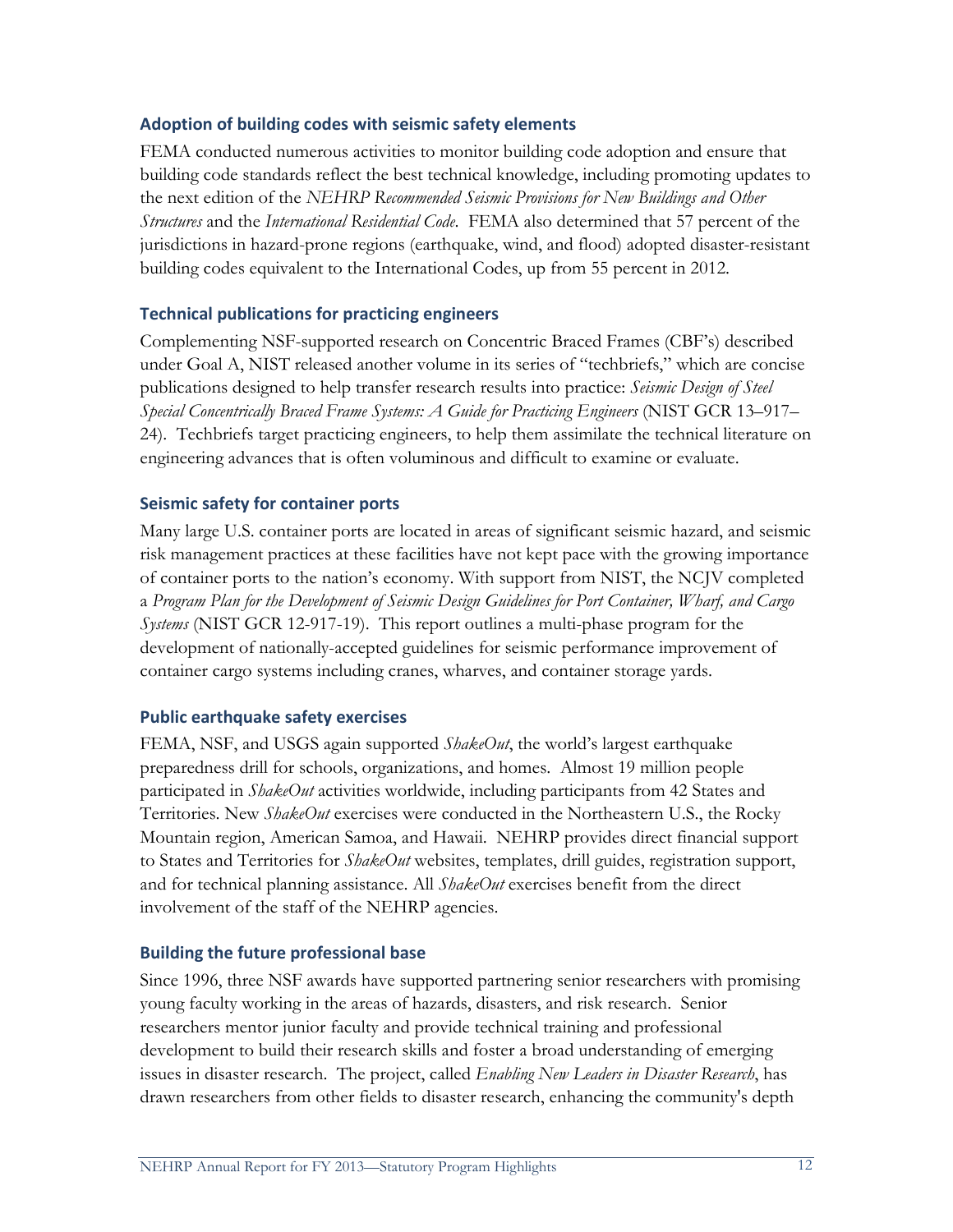and enabling multidisciplinary collaborations, leading to innovative solutions. This has enabled transformative research on topics such as homeland security, enhanced emergency response, emergency medical services, protecting power and other lifelines, community resilience, and frameworks to reduce losses and speed recovery in vulnerable areas, with almost 600 peer reviewed articles having been produced.

NSF also supports a number of Research Experiences for Undergraduates (REU) programs focused on earthquake issues, including programs through NEES Operations at Purdue University, and at the Pacific Earthquake Engineering Research Center, based at UC Berkeley.

#### **Earthquake early warning**

In January 2012, the USGS and its partners began testing a limited-capability earthquake early warning (EEW) system in California that builds upon prior USGS investments in the Advanced National Seismic System (ANSS). Because earthquake shaking travels much more slowly than electronic signals, it is technically possible to broadcast warnings after an earthquake has occurred but before strong shaking arrives in communities that will be affected. The goal of EEW is to warn residents and operational entities in populated areas of imminent strong ground shaking immediately after a large earthquake has occurred nearby. The prototype early warning system in California now has more than 75 users receiving alerts. One user, the San Francisco Bay Area Rapid Transit District (BART), is applying the system to slow and stop trains automatically if damaging ground shaking is detected. Related research and development efforts, supported by grants from the Gordon and Betty Moore Foundation, will be completed by the end of calendar year 2015. The EEW research and testing is beginning to attract significant interest. As one example, in FY 2013, the Governor of California signed into law California Senate Bill 135. This legislation directs the California Governor's Office of Emergency Services (Cal OES), in collaboration with the USGS, the California Integrated Seismic Network, other State agencies, and private partners, to "develop a comprehensive statewide earthquake early warning system in California."

# **3.4 NEHRP Statutory Activity: Program Leadership**

There are several statutory NEHRP program management, coordination, and oversight functions. In FY 2013, the Advisory Committee on Earthquake Hazards Reduction (ACEHR)[8](#page-20-0) met twice, including one teleconference, and the working-level Program Coordination Working Group (PCWG) met seven times, including two teleconferences. The Interagency Coordinating Committee (ICC)<sup>[9](#page-20-1)</sup> did not meet in FY 2013.

<span id="page-20-0"></span><sup>8</sup> ACEHR is composed of 16 nationally recognized, leading earthquake professionals who are not Federal employees and who are appointed to 3-year terms of service.

<span id="page-20-1"></span><sup>&</sup>lt;sup>9</sup> The ICC is composed of the Directors/Administrators of the four NEHRP agencies and the Directors of the Office of Management and Budget and the Office of Science and Technology Policy of the Executive Office of the President.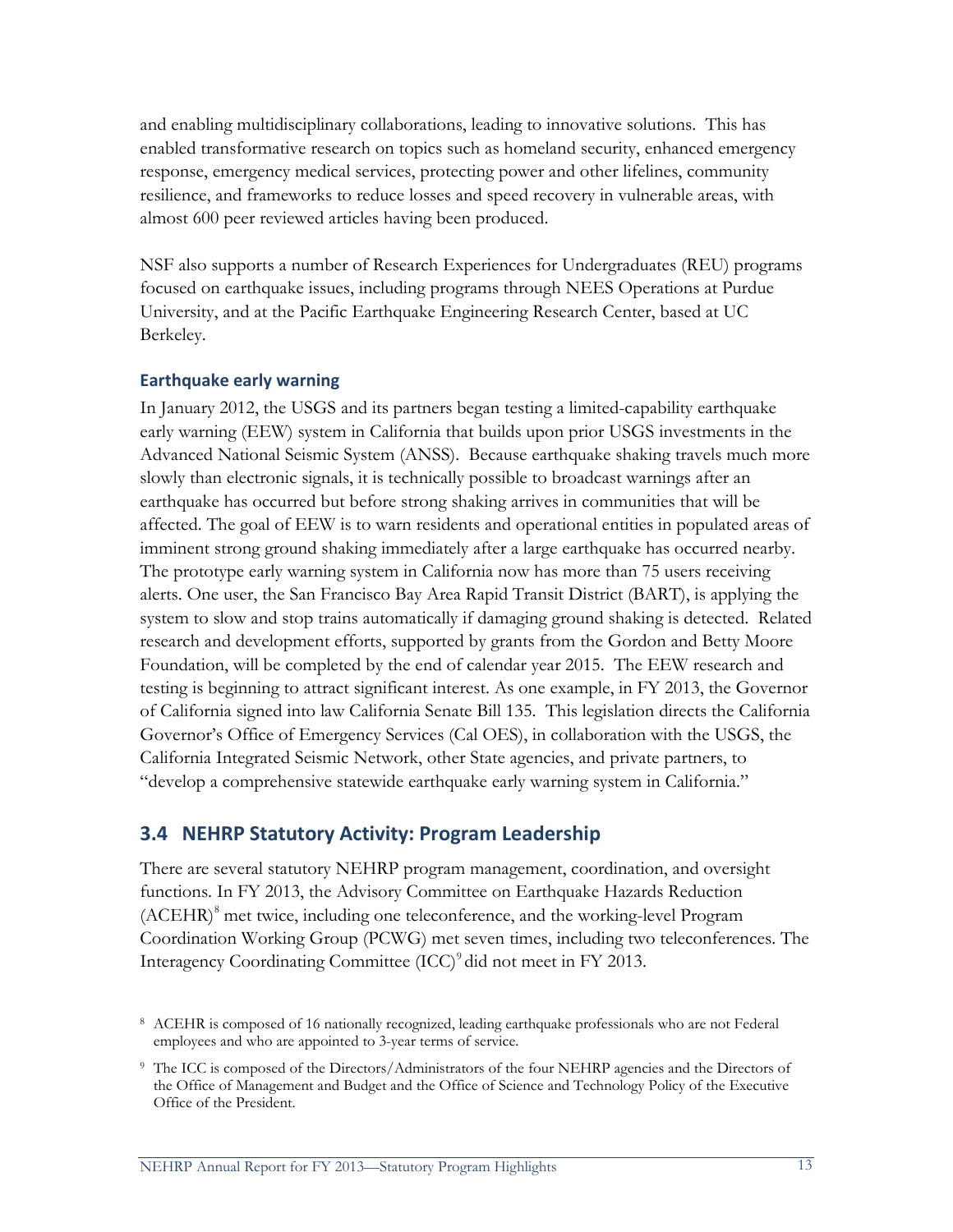#### **Responses to ACEHR recommendations**

The ACEHR provided several observations and recommendations regarding NEHRP activities to the ICC in FY 2013. The full text of the recommendations and corresponding NEHRP agency responses are available on the NEHRP website.<sup>[10](#page-21-0)</sup>

#### **NEHRP Secretariat Operations**

The NIST NEHRP Secretariat continued to provide support and leadership for program coordination. The office organized and conducted the ACEHR and PCWG meetings and maintained the NEHRP website [\(www.nehrp.gov\)](http://www.nehrp.gov/). This website provides information on NEHRP management efforts and products, as well as links to the four program agencies where further information on earthquake research results, current seismic activity, seismic hazard and risk, and earthquake mitigation practices can be found.

# **3.5 NEHRP Statutory Activity: Develop, Operate, and Maintain NEHRP Facilities**

Public Law 108–360 requires that NEHRP "develop, operate, and maintain" certain facilities essential to the NEHRP mission. These facilities are the Advanced National Seismic System (ANSS), maintained and operated by USGS; the George E. Brown, Jr. Network for Earthquake Engineering Simulation (NEES), maintained and operated by NSF; and the Global Seismographic Network (GSN), maintained and operated cooperatively by USGS and NSF. Below are reports on the FY 2013 activities and status of these facilities.

#### **Advanced National Seismic System**

The Advanced National Seismic System (ANSS) is an effort led by the USGS to support, coordinate, and modernize earthquake monitoring nationwide. The ANSS consists of USGS national-level monitoring and data analysis facilities, and several regional monitoring facilities supported by universities, States, and the USGS.

In FY 2013, the ANSS completed several earthquake information content and delivery improvements. These included development of improved, mobile-friendly web pages, a new earthquake archive catalog, a new atlas of observed earthquake shaking (covering the period 1973-2011), and an operational system for the rapid estimation of the characteristics of geologic faulting that has caused earthquakes.

The ANSS also completed installation of advanced structural monitoring systems in 24 Department of Veterans Affairs hospitals in seismically active areas. These systems will

<span id="page-21-0"></span><sup>10</sup> See<http://www.nehrp.gov/pdf/2013ACEHRReportFinal.pdf> and [http://www.nehrp.gov/pdf/Agency%20Responses%20to%202013%20ACEHR%20Recommendations%20](http://www.nehrp.gov/pdf/Agency%20Responses%20to%202013%20ACEHR%20Recommendations%20081414.pdf) [081414.pdf.](http://www.nehrp.gov/pdf/Agency%20Responses%20to%202013%20ACEHR%20Recommendations%20081414.pdf)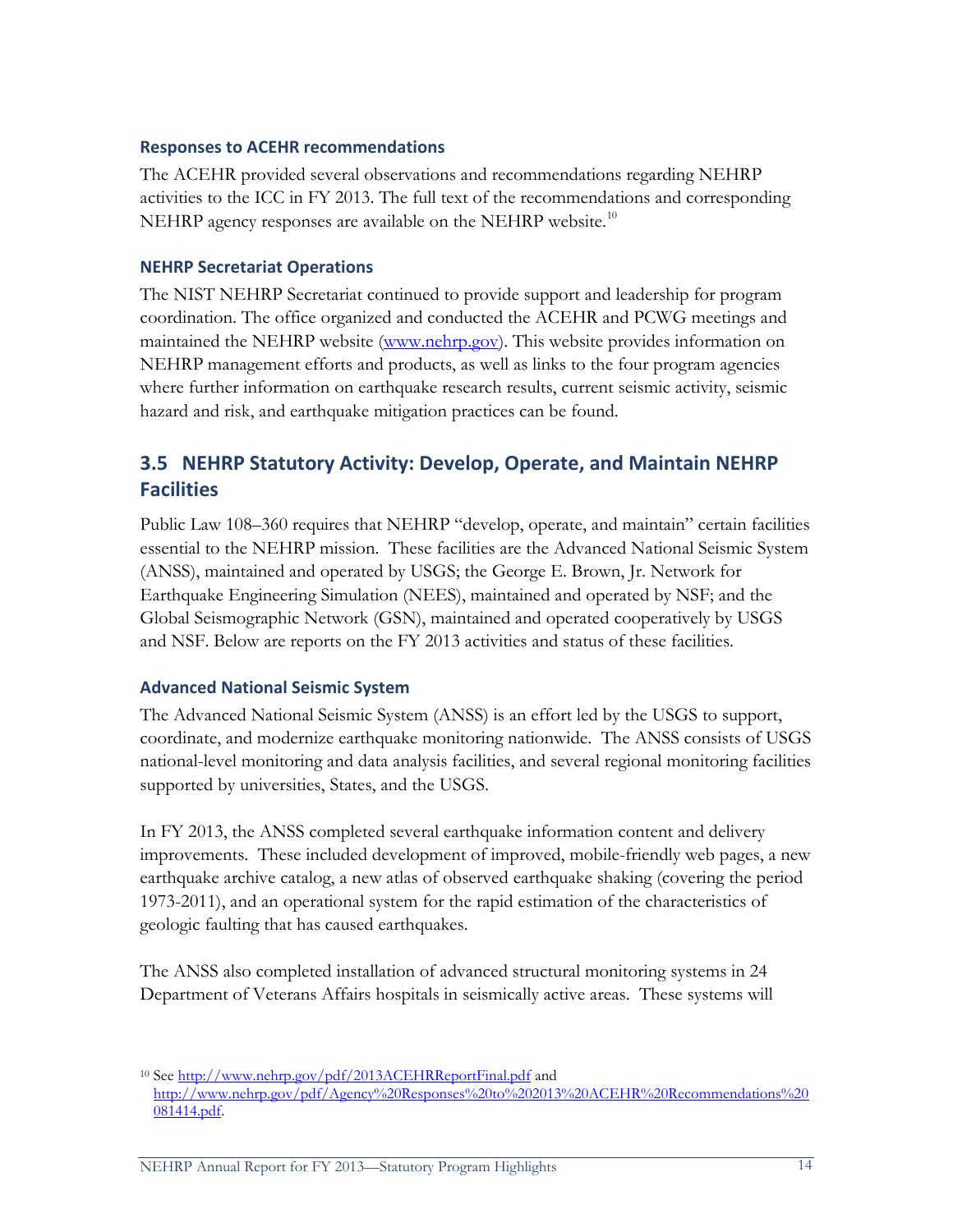allow determination of the structural integrity and safety of these hospitals immediately following an earthquake and provide valuable information on the responses of buildings to earthquake shaking.

## **Global Seismographic Network**

The Global Seismographic Network (GSN) provides high-quality seismic data to support earthquake alerts, tsunami warnings, hazard assessments, national security (through nuclear test treaty monitoring), earthquake loss reduction, and research on earthquake sources and the structure and dynamics of the Earth.

By the end of FY 2013, 90% of the planned equipment upgrades of the entire GSN were completed; the remaining upgrades are planned for FY 2014. The upgrades have improved station reliability and improved data return from all of the GSN stations from 71.9% in FY 2005 to 89.9% in FY 2012. This effort included initiating the upgrade of ten seismic recording stations in the China Digital Seismographic Network, a part of the GSN, thus marking 33 years of cooperation between the USGS and the China Earthquake Administration.

The USGS developed and implemented new software to automatically assess the quality of GSN data, allowing staff at the Albuquerque Seismological Laboratory to identify, diagnose and fix station performance problems quickly. This has resulted in unprecedented data quality and availability for the USGS-operated stations of the network.

# **George E. Brown, Jr. Network for Earthquake Engineering Simulation**

The George E. Brown Jr. Network for Earthquake Engineering Simulation (NEES) is a network of state-of-the-art laboratories and testing facilities, linked by a shared cyberinfrastructure, for research in earthquake and tsunami engineering. NEES consists of a managing headquarters (known as NEES*comm*) located at Purdue University; 14 state-of-theart earthquake engineering experimental facilities located at and locally operated by universities across the U.S.; the NEES*hub* cyberinfrastructure framework; and the NEES Academy for education, outreach, and informal science education. NEES experimental facilities and other infrastructure have enabled more than 100 projects over ten years of operation testing various aspects of earthquake and tsunami risk.

NEES*comm* organizes NEES annual meetings that bring together NSF-supported researchers who use the NEES infrastructure and NEES operations team members to share research findings, information about NEES experimental and cyberinfrastructure resources, and effective methods for education and outreach in earthquake engineering. The 2013 annual meeting, Quake Summit 2013, was held August 7-8, 2013, at the University of Nevada, Reno.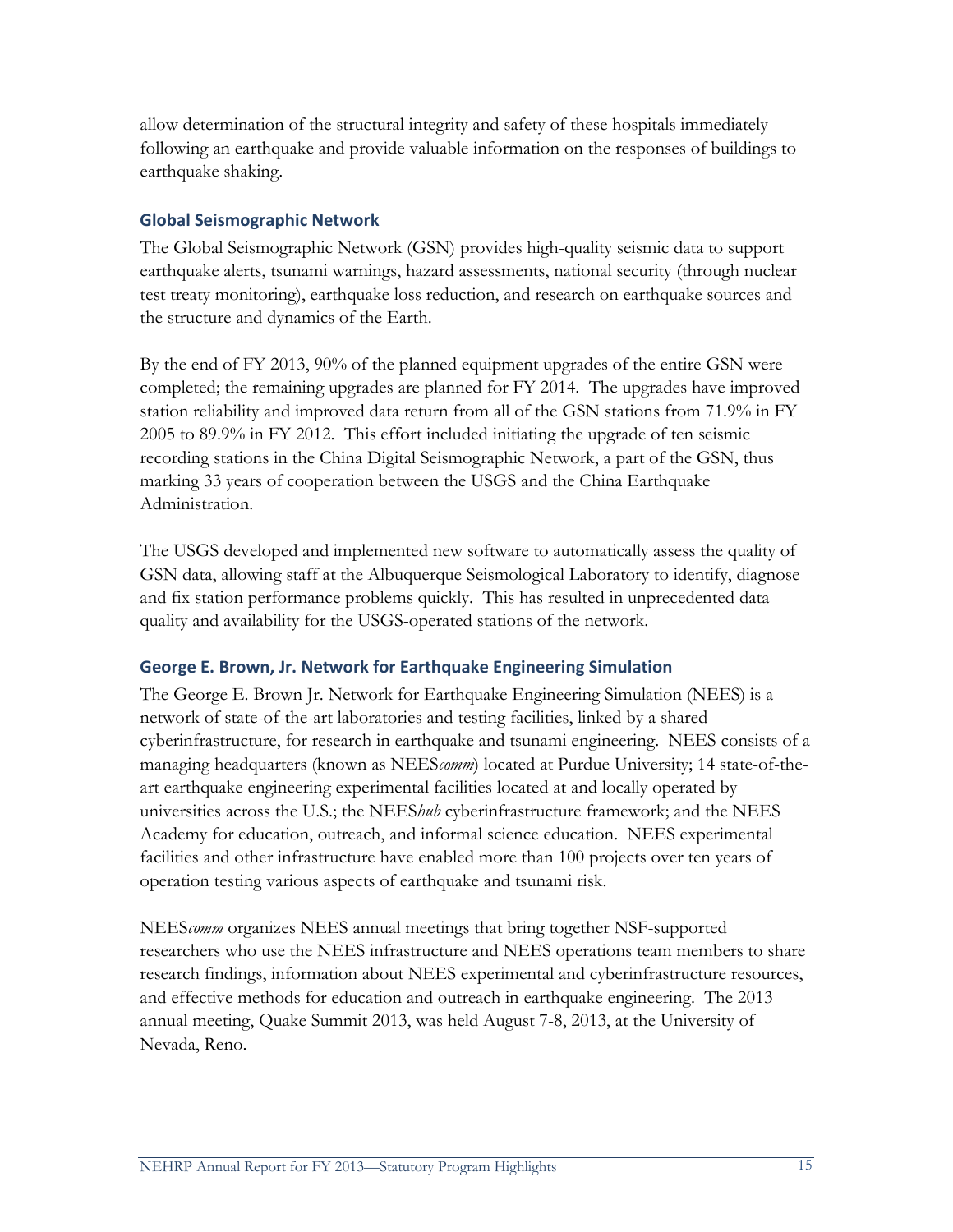An example of FY 2013 NEES informal science education efforts is the Howard University Ambassadors Program, which engaged a diverse group of engineering students to work with underrepresented K–12 students in the Washington, D.C. area. This activity allowed students to build model structures and test how they would perform in a tsunami using a 16 foot mini-wave flume. The activity stimulated interest in engineering among participating children and generated interest in undergraduate research related to tsunamis among participating ambassadors.

NEES will complete its 10 years of NSF funding at the end of FY 2014. Through an FY 2013 program solicitation it issued, NSF re-competed NEES as an integrated research infrastructure with a managing headquarters, cyber-infrastructure, reduced number of experimental facilities, and education and outreach activities, referred to as "NEES2," for 2015 through 2019. No award was made following this competition. NSF now plans to issue a new solicitation for supporting state-of-the-art laboratories and testing facilities, linked by a shared cyber-infrastructure that covers multiple hazards.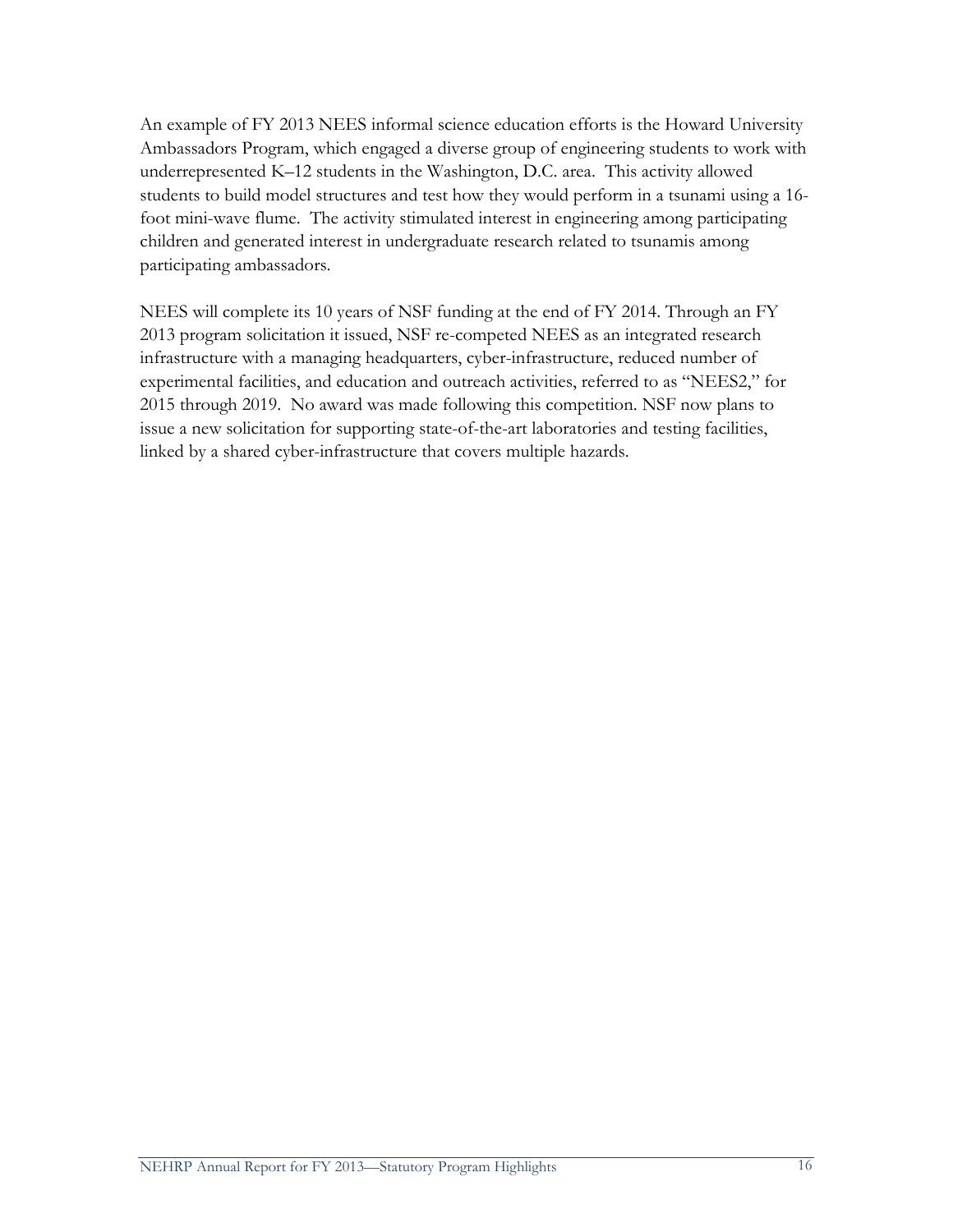# **Section 4**

# **State and Territory Activities to Promote Implementation of Research Results and Hazard Mitigation Efforts**

The NEHRP Reauthorization Act of 2004 (Public Law 108–360) directed FEMA to operate a program of direct assistance to States to accomplish various relevant earthquake safety and mitigation activities.

FEMA created the NEHRP Earthquake State Assistance Program to increase and enhance the effective implementation of earthquake risk reduction at the local level. Under this program, FEMA awards cooperative agreements to States and Territories with moderate to high seismic risks to fund eligible earthquake safety and risk-reduction (mitigation) activities at the State or local levels.<sup>[11](#page-24-0)</sup> Eligible risk-reduction activities include developing seismic mitigation plans; preparing inventories and conducting seismic safety inspections of critical structures and lifelines; updating building codes, zoning codes, and ordinances to enhance seismic safety; increasing earthquake awareness and education; and developing local consortia for earthquake risk reduction.

FEMA continues to work in close partnership via cooperative agreements with the States and organizations such as the Earthquake Engineering Research Institute (EERI), the Federal Alliance for Safe Homes (FLASH), the Southern California Earthquake Center (SCEC) and the four regional earthquake consortia: the Northeast States Emergency Consortium (NESEC), the Central U.S. Earthquake Consortium (CUSEC), the Western States Seismic Policy Council (WSSPC), and the Cascadia Region Workgroup (CREW). The regional consortia are long-time partners of FEMA and play an invaluable role in coordinating multi-State response and recovery planning and in public awareness, education, and outreach. The regional consortia are also very active partners in the *ShakeOut* earthquake drills that take place in schools, businesses, and homes across the United States. An important focus of these cooperative agreements in FY 2013 was support to the States. FEMA is collaborating and coordinating with these grantees to ensure substantial involvement and mutual partnership in executing local and regional risk reduction outreach and implementation activities for earthquakes and other hazards. This includes earthquake mitigation planning, property inventory and seismic inspection of critical facilities, updating building codes and zoning ordinances, earthquake outreach and education, and the development of multi-State groups in support of local earthquake and other multi-hazard initiatives.

<span id="page-24-0"></span><sup>&</sup>lt;sup>11</sup> The USGS also provides assistance funds to States for NEHRP-related earthquake hazard research and monitoring. Details on that activity are available at: [http://earthquake.usgs.gov/research/external/.](http://earthquake.usgs.gov/research/external/)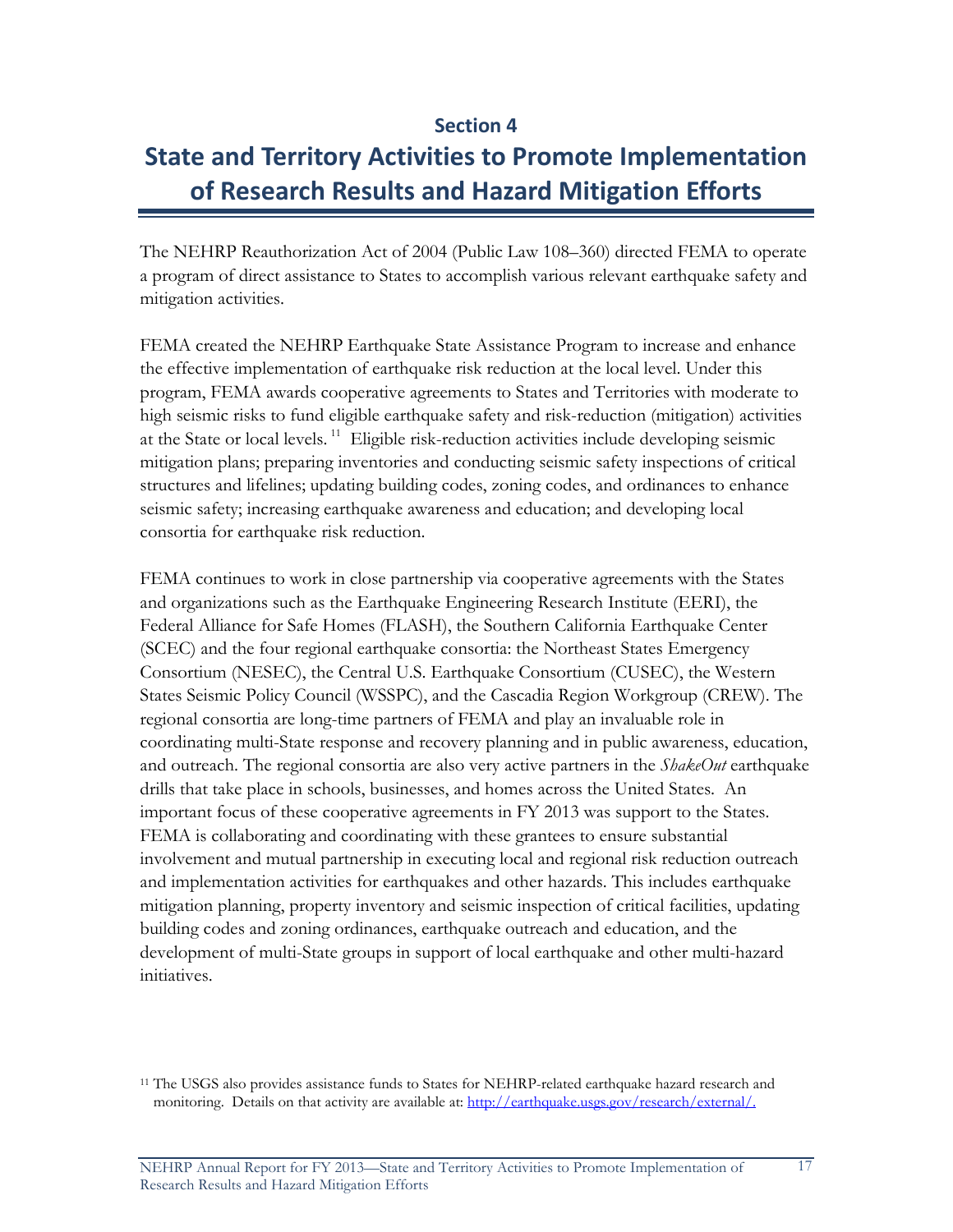In FY 2013, FEMA awarded more than \$1.2 million to eligible States and Territories to support the effective implementation of earthquake risk reduction activities. Brief highlights of successful State, territorial, and local government efforts are presented below. More complete information is available in FEMA's annual report, *The FEMA National Earthquake Hazards Reduction Program Accomplishments in Fiscal Year 2013.* [12](#page-25-0)*20* 

#### **Alabama**

Alabama conducted a  $HAZUS<sup>13</sup>$  $HAZUS<sup>13</sup>$  $HAZUS<sup>13</sup>$  analysis of potential damage from large earthquakes associated with the Southern Appalachian Seismic Zone. This analysis considered seismic amplification, liquefaction, and landslide susceptibility, using information developed with FEMA funding from previous years. Alabama also conducted additional HAZUS analyses of the effects on northern Alabama from a potential earthquake in the East Tennessee Seismic Zone.

Alabama continues planning for earthquake education outreach through public schools. Newsletters were sent to the superintendents of K-12 schools with information to develop earthquake awareness and to incorporate earthquake drills into their preparedness. In addition, Alabama continued planning and preparing for the New Madrid CAPSTONE-14[14](#page-25-2) earthquake exercise.

#### **Alaska**

Continuing the state's efforts to assess and mitigate seismic risks of school buildings, Alaska funded a seismic hazard safety assessment and retrofit plan for Kenai Peninsula Borough and Matanuska-Susistna Borough School Districts. These districts will serve as models for earthquake risk assessment and mitigation for other school districts in Alaska.

Alaska also worked to develop, plan, and implement an earthquake and tsunami outreach campaign, culminating and extending beyond the  $50<sup>th</sup>$  Anniversary of the Good Friday Earthquake (1964) in FY 2014. As part of the campaign, the Alaska Division of Homeland Security Preparedness and Planning Teams developed new awareness tools that were demonstrated at different venues throughout Alaska.

#### **American Samoa**

There was island-wide participation in the first Great American Samoa *ShakeOut*, with a focus on schools and government offices. Activities prior to *ShakeOut* events included distributing posters and drill manuals and conducting presentations about earthquakes.

<span id="page-25-0"></span><sup>12</sup> See [http://www.fema.gov/media-library-data/1397678479200-](http://www.fema.gov/media-library-data/1397678479200-9784078b993ca25a9deb13b7eb8d9393/NEHRP%20Report%20FY%202013.pdf) [9784078b993ca25a9deb13b7eb8d9393/NEHRP%20Report%20FY%202013.pdf.](http://www.fema.gov/media-library-data/1397678479200-9784078b993ca25a9deb13b7eb8d9393/NEHRP%20Report%20FY%202013.pdf)

<sup>13</sup> A software tool for analysis and assessment of risk from earthquakes and other hazards.

<span id="page-25-2"></span><span id="page-25-1"></span><sup>14</sup> See [http://www.cusec.org/plans-a-programs/capstone14/173.](http://www.cusec.org/plans-a-programs/capstone14/173)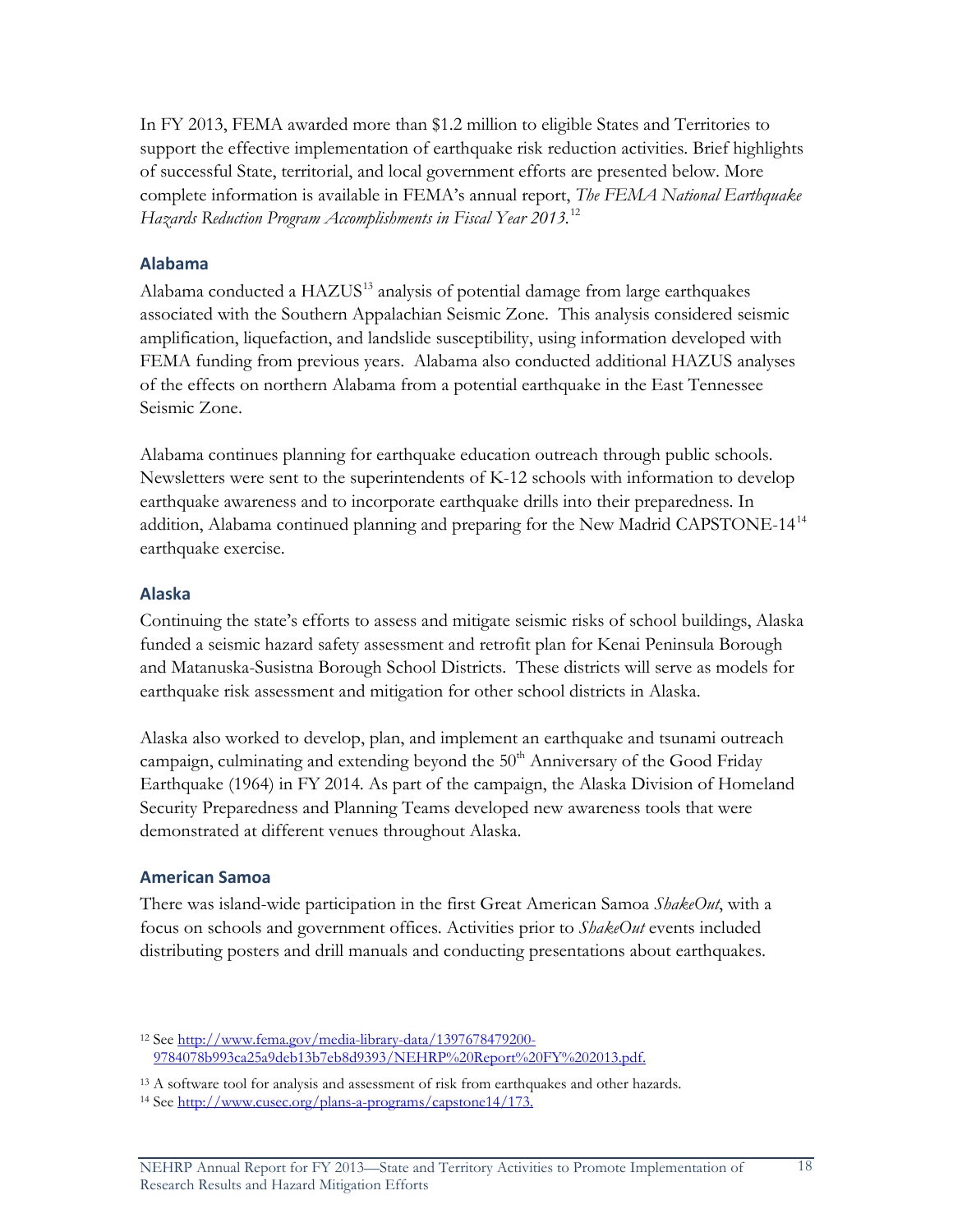"Drop, Cover, Hold On" signs, posters, and radio and newspaper advertisements were prominent throughout the year.

# **Arizona**

More than 116,000 Arizonans participated in the Great Arizona *ShakeOut*, an 86 percent increase in participation from 2012. Arizona built a new promotional campaign using *ShakeOut* "superhero kids" to engage and excite the K-12 community. This campaign, coupled with aggressive recruiting of schools, resulted in more than 84,000 K-12 students and faculty participating in *ShakeOut* 2013.

Arizona continued the successful AZ Shakes program, which is an outreach vehicle to deliver information on earthquake activity. Products developed include an "Arizona is Earthquake Country" safety guide and brochures for three counties with the State's greatest seismic risk.

## **Arkansas**

In FY 2013, Arkansas continued to promote earthquake loss reduction practices and policies through mitigation, sponsorship of earthquake awareness and preparedness programs, and the development of better response and recovery capabilities. The State is working with the Arkansas State University Science, Technology, Engineering, and Math (STEM) program to provide earthquake models for a "suitcase" program that provides teachers with a suitcase of teaching aids for K-12 classrooms.

# **California**

NEHRP funding helped to support the Earthquake Country Alliance (a public-private partnership promoting earthquake safety) through leadership workshops and steering committee meetings, all of which provide opportunities for collaboration in setting earthquake policy for California.

More than 9.6 million people participated in the Great California *ShakeOut*. California worked to fully establish *ShakeOut* social media, engage partner agencies, and increase recruitment support and event participation statewide, and to set the stage for increased national and international participation.

California continued its California Vital Infrastructure Vulnerability Assessment (Cal VIVA) project, which identifies, evaluates, and develops basic retrofit actions for seismically vulnerable State buildings that are essential to post-earthquake response and recovery efforts. The most recent and second phase of the project, Cal VIVA II, has expanded the number of assessments of buildings.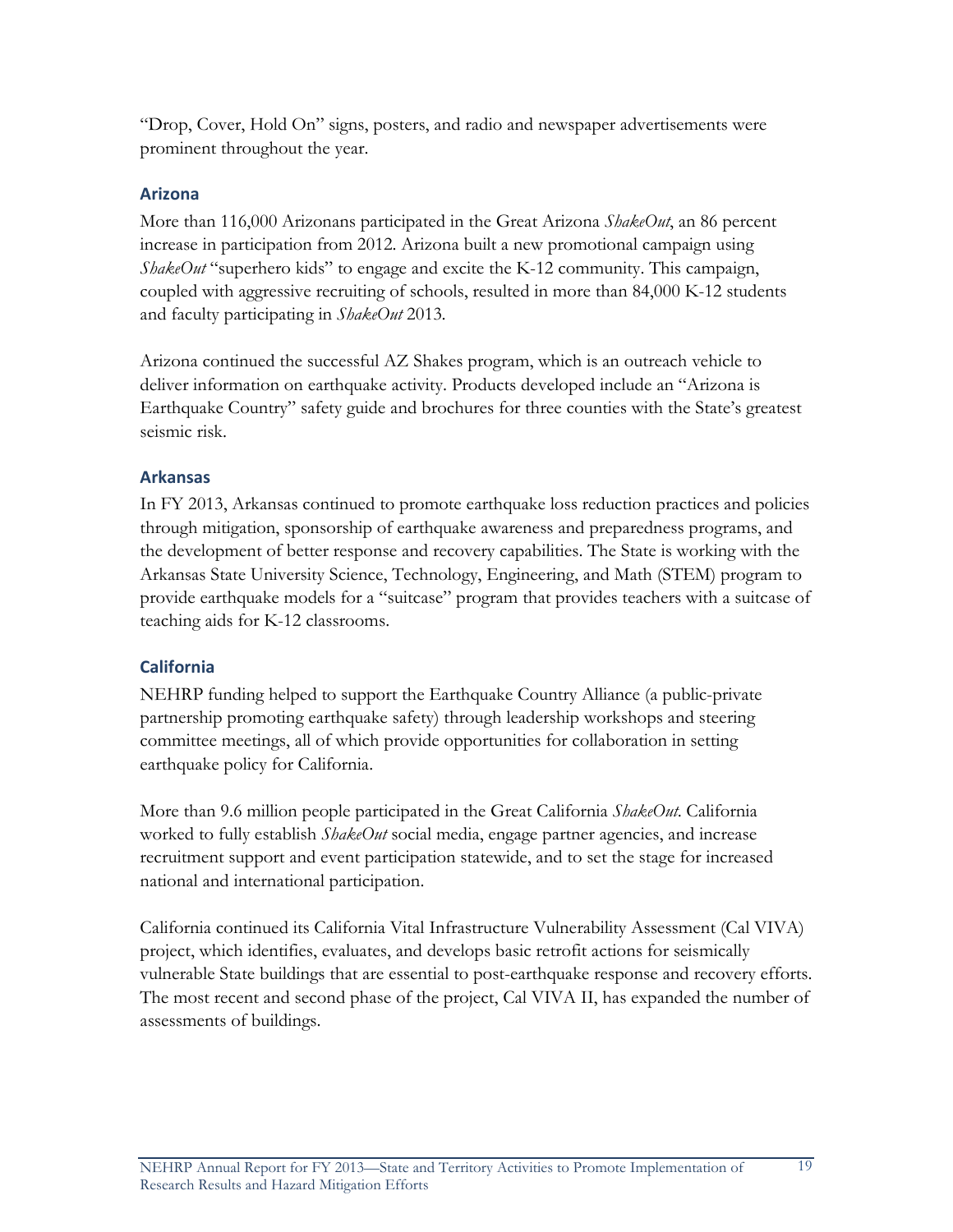# **Colorado**

Colorado conducted a statewide hazard analysis by county and supported local hazard mitigation planning. Colorado also participated in the first 2013 Rocky Mountain *ShakeOut*. The *ShakeOut* was supported by the Colorado Earthquake Hazard Mitigation Council.

# **Guam**

The Guam Earthquake Program worked to adopt and promote seismic mitigation through activities such as updating building codes, zoning codes, and ordinances to enhance seismic safety. The Great Guam *ShakeOut* was promoted by a comprehensive outreach campaign that included the production and distribution of seismic mitigation materials, including flyers, posters, TV advertisements, and radio public service announcements. More than 67,000 people participated in the Great Guam *ShakeOut*.

## **Hawaii**

The Hawaii State Earthquake Advisory Committee assisted State efforts to mitigate the impact of seismic events by reviewing and updating the seismic portions of the State and county mitigation plans and building and zoning codes. Hawaii's public outreach program addressed earthquake risks by developing and disseminating outreach tools. These efforts included providing hazards awareness training to Hawaii's school teachers to enhance their natural sciences curriculum. Hawaii promoted a *ShakeOut* exercise that included 16,000 participants.

# **Idaho**

Idaho provided earthquake-related training in seven school districts with 140 buildings. In addition, 2013 was the third year of Idaho's participation in a *ShakeOut* exercise. The State developed a new version of the publication, "Putting Down Roots in Earthquake Country," a handbook for household earthquake safety.

# **Illinois**

Illinois participated in two *ShakeOut* drills during 2013. Before each drill, the State encouraged participation through a combination of mailings, personal contacts, websites and social media, print and radio ads, and media events. Registrants numbered over 500,000 for each event.

ATC-20<sup>[15](#page-27-0)</sup> courses were held in Chicago, Glenview, and O'Fallon. Architectural, engineering, and building inspection professionals from State government and the private sector continued to develop a framework for training, equipping, and deploying post-disaster safety inspection teams; Illinois has assembled supplies to equip 15 teams. Teams trained under this program were deployed twice in FY 2013 for flooding and tornado disasters, thereby testing

<span id="page-27-0"></span><sup>15</sup> *Procedures for Postearthquake Safety Evaluation of Buildings*, ATC-20, Applied Technology Council, 1989.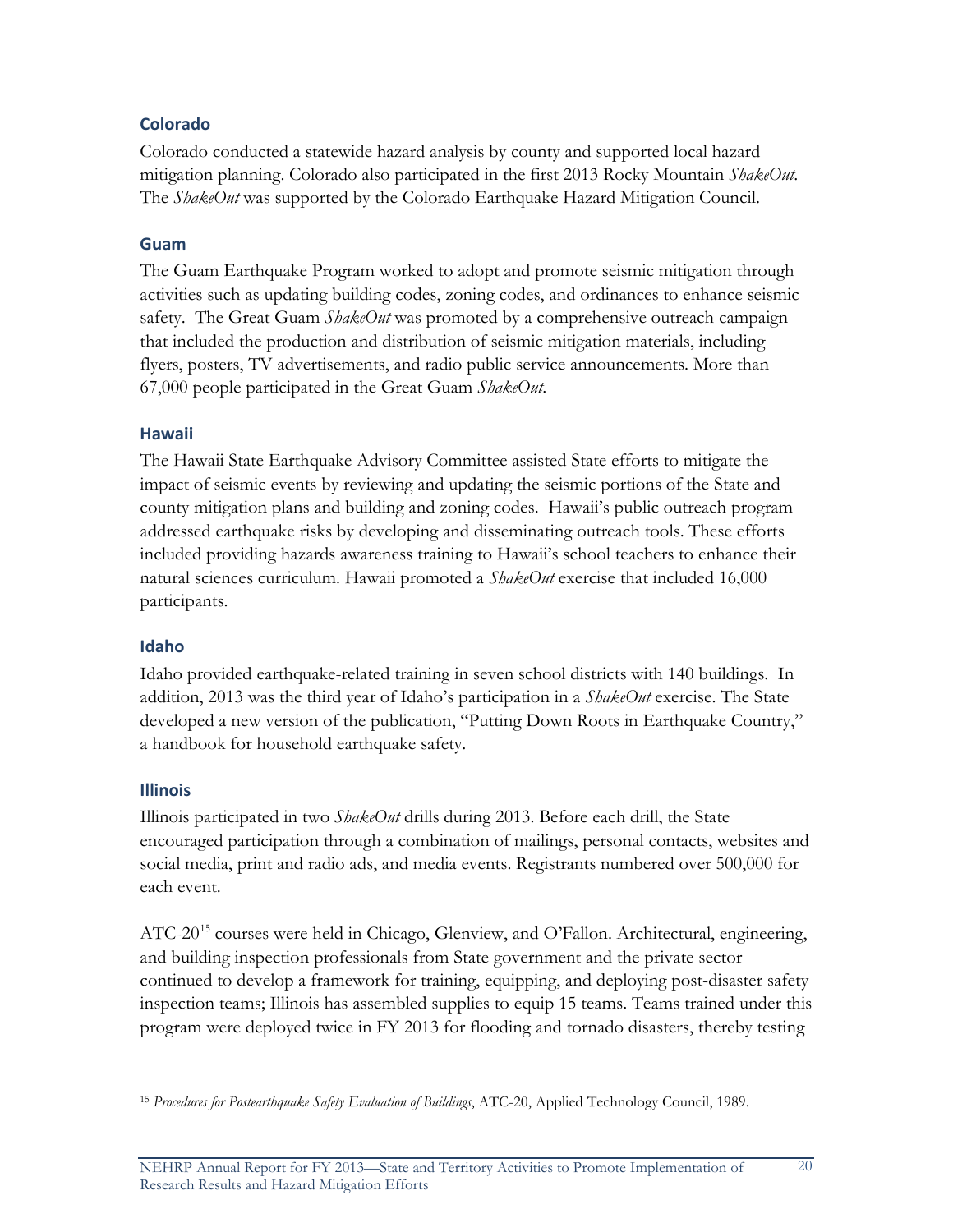their deployment procedures before an earthquake event. Illinois also worked on CAPSTONE-14 planning activities.

#### **Indiana**

Indiana participated in CAPSTONE-14 planning conferences, workshops, and meetings, and worked with the Indiana Building Emergency Assessment and Monitoring Team, an organization of volunteer professionals trained for post-disaster safety inspections of buildings, to train for response to future events. In addition, the State worked with the Polis Center at Indiana University-Purdue University Indianapolis (IUPUI) on the Indiana Earthquake Assessment to be used in the State Mitigation Plan.

## **Kentucky**

Activities in Kentucky focused on a *ShakeOut* exercise and outreach for children, including providing earthquake-related coloring books, calendars, and poster and writing contests in elementary schools and high schools.

## **Maine**

Maine developed an earthquake information and safety pamphlet and participated in *ShakeOut* activities.

# **Mississippi**

Mississippi participated in two *ShakeOut* events. *ShakeOut* registrations exceeded 180,000 for the first event and 220,000 for the second event. Other outreach and education included the distribution of 2,000 earthquake preparedness posters and 7,000 textbook covers to school districts; 2,500 magnetic pocket guides and 2,700 trifold brochures at the annual preparedness conference; and 7,000 laminated fact sheets to counties in the highest risk areas. In addition, Mississippi staff attended the CAPSTONE-14 Initial Planning Conference in Indianapolis.

# **Missouri**

Missouri completed non-structural seismic mitigation projects on Doniphan School and Nell Holcomb School. These projects included replacing gas lines, securing heavy objects that might fall during an earthquake, and other life safety measures. State assistance funds were used to support the Missouri Structural Assessment and Visual Evaluation (SAVE) Coalition, a group of volunteer specialists that can assist with building damage inspections after a disaster.

Outreach activities included earthquake-related museum displays and support for the Great Central U.S. *ShakeOut*. Missouri also produced and distributed a new poster on earthquakes and supported the Safety Outreach Program, "Map Your Neighborhood," with training and presentations in six communities. In February, an "Earthquakes: Mean Business" seminar for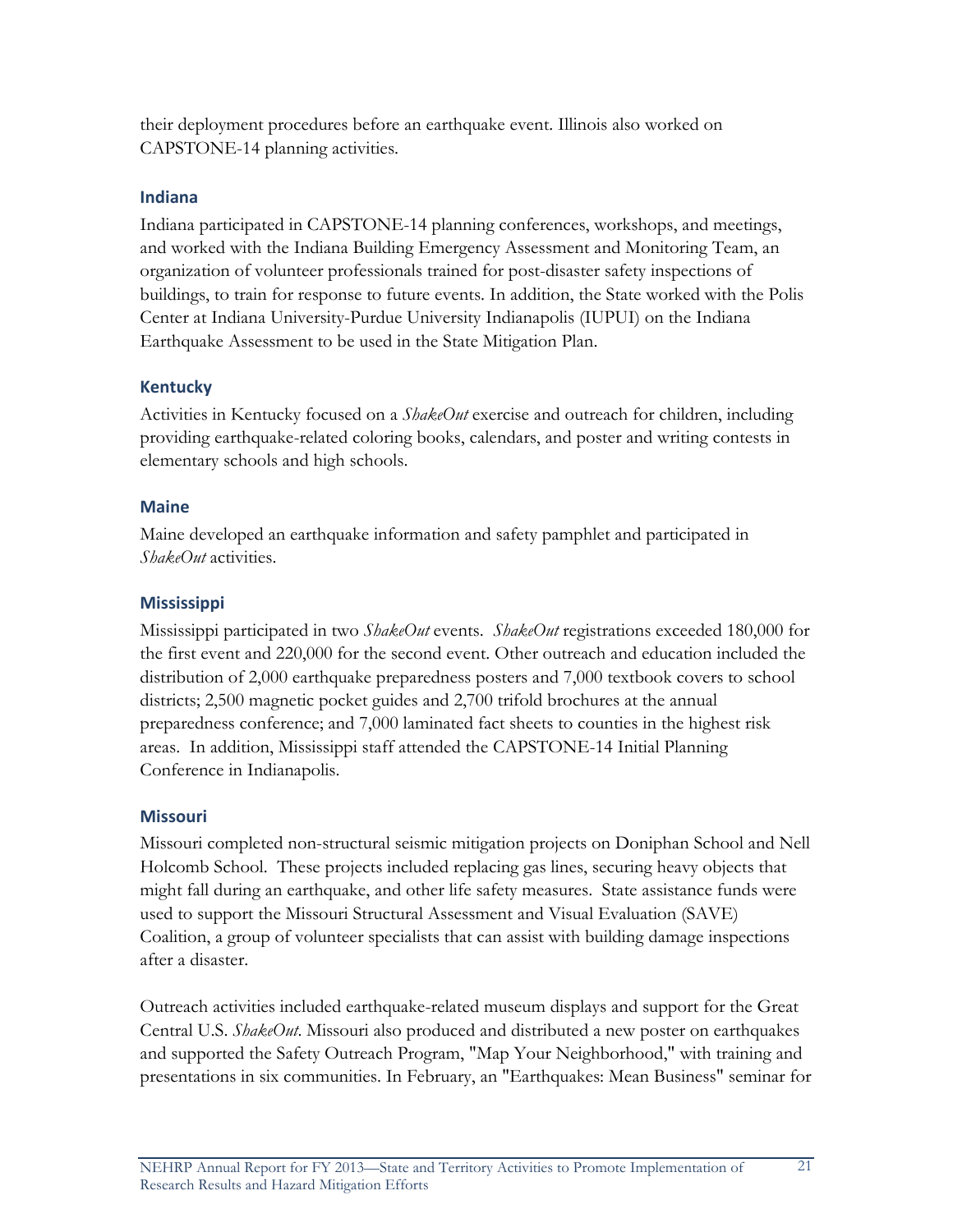local business interests was held at St. Louis University. FEMA earthquake materials were distributed at the Earthquake Awareness Month events in Cape Girardeau and Leasburg.

#### **Montana**

The Montana Bureau of Mines and Geology made Montana's 1982-2013 earthquake catalog available as a data layer on its Online Mapping Application, thus providing visual, easy, and versatile access to Montana's extensive historical earthquake record.

Montana also participated in its first *ShakeOut* exercise. More than 107,000 Montana residents, about 10 percent of the State's population, participated in this inaugural event coordinated by the Earthquake Country Alliance, the Governor's Office of Community Service, the Montana Bureau of Mines and Geology, the State of Montana Disaster and Emergency Services, and the American Red Cross of Montana.

#### **Nevada**

The Nevada Seismic Network worked to automate ShakeMap production to be used for rapid estimates of the severity and location of shaking after earthquakes and for estimates of damage patterns and locations. Using scenario earthquakes, ShakeMap results can be combined with the HAZUS analytical software to estimate potential damage patterns and losses from future events.

Participation in the *ShakeOut* exercise increased from prior years and included increased registration from all 17 school districts, multiple casinos, universities, businesses, and government agencies. More than 560,000 people in Nevada participated in the earthquake drill.

#### **New York**

New York incorporated earthquake risk into its hazard mitigation planning and documentation. Activities included developing guidance for plan developers; developing information on the earthquake hazard; conducting workshops to train communities on how to develop mitigation plans; and developing procedures for assessing risk.

#### **North Carolina**

Several non-structural system retrofit projects were completed, including low-cost projects for Emergency Operations Centers and police departments in Yancey County, a retrofit of the Emergency Operations Center in Buncombe County, and a unique retrofit of hazardous materials facilities on the campus of Appalachian State University.

#### **Oklahoma**

The Oklahoma Geological Survey re-evaluated the potential size of earthquakes that could occur on the Meers fault in southwest Oklahoma. One focus of the research was to determine if a single recurrence interval of 5,400 years is appropriate, using published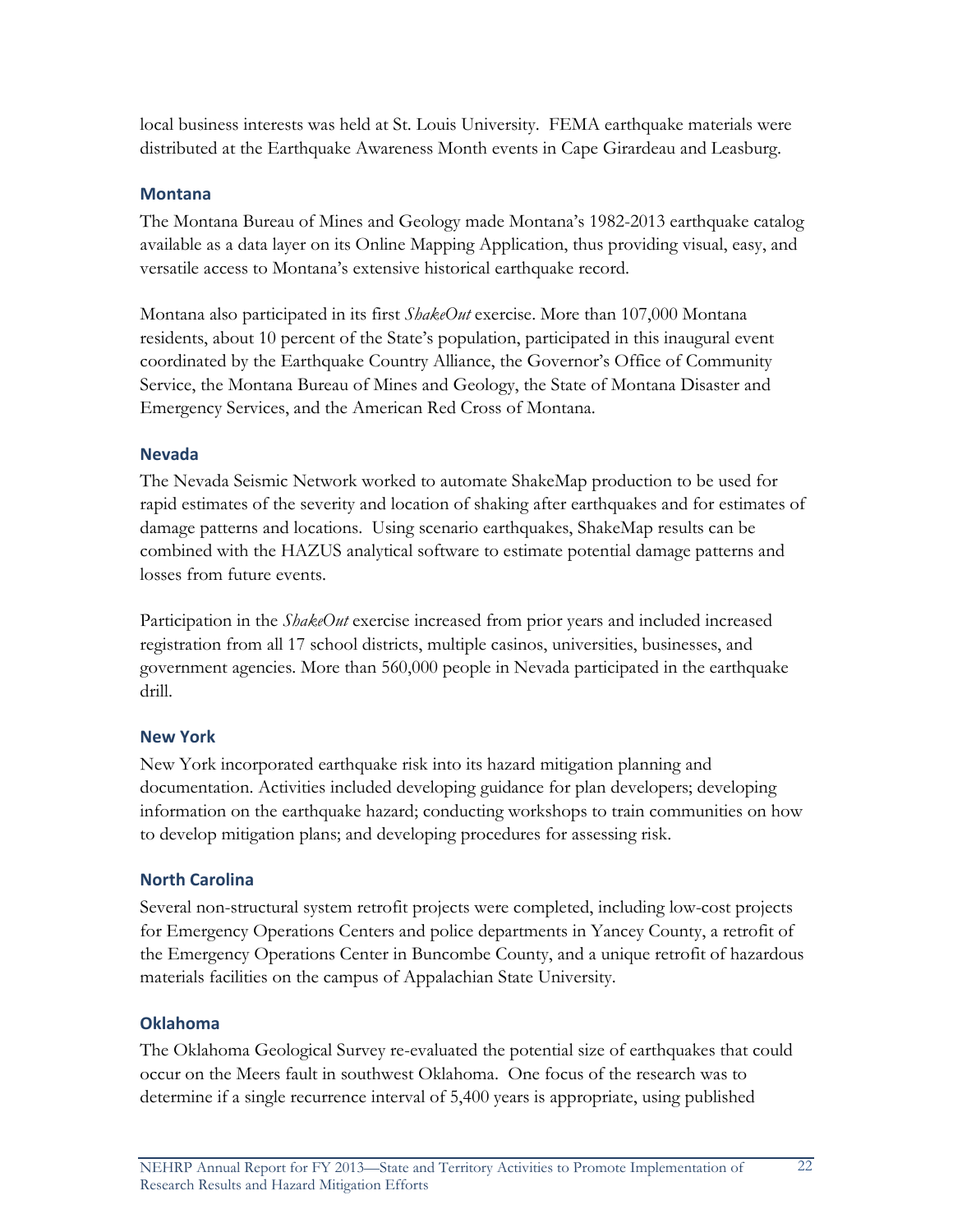literature on the Meers fault and other related geologic information. In addition to providing a report to the Oklahoma Department of Emergency Management, the outcomes of this work will be included in future USGS Hazard Map updates. The information will also be used by the Oklahoma Department of Emergency Management in updating the State Hazard Mitigation Plan.

More than 60,000 Oklahomans participated in the February 2013 Central U.S. *ShakeOut* exercise. New workbooks and lesson plans were distributed to participating schools, reaching about 12,000 students and their families. The Oklahoma Department of Emergency Management also published Emergency Go-Kit Passports for families to record vital information, such as who lives in the home, family emergency plan information, and emergency phone numbers.

# **Oregon**

The city of Portland developed a new Residential Seismic Strengthening Program to help residents make their homes more secure in earthquakes. The program is designed to reduce the likelihood of severe damage to homes as a result of displacement from their foundations or cripple wall failures in earthquakes. The program provides homeowners and contractors with a simple guide to evaluate existing homes and determine if specific improvements will reduce the risk of earthquake damage.

Oregon continued to support preparedness and outreach efforts to local communities. Oregon participated in the yearly *ShakeOut* exercise, with more than 160,000 Oregonians participating. In addition to preparedness initiatives, Oregon worked on long-term resiliency through the development of the Oregon Resiliency Plan. The Oregon Seismic Safety Policy Advisory Commission has assembled eight task groups of volunteer experts from government, universities, the private sector, and the public to develop the portfolio of chapters that make up the Resiliency Plan.

# **Puerto Rico**

Puerto Rico continued to be actively involved in *ShakeOut* activities. Activities included press releases, updates to the *ShakeOut* web page, and the hosting of a *ShakeOut* press conference with FEMA.

# **South Carolina**

Activities in South Carolina included updating and distributing the South Carolina Earthquake Guide, which won 1<sup>st</sup> place in the 2013 Blue Pencil and Gold Screen Awards conducted by the National Association of Government Communicators.

The State purchased equipment and supplies to support the ROVER Critical Asset inventory project; supported *ShakeOut* coordination and collaboration; and sponsored partnership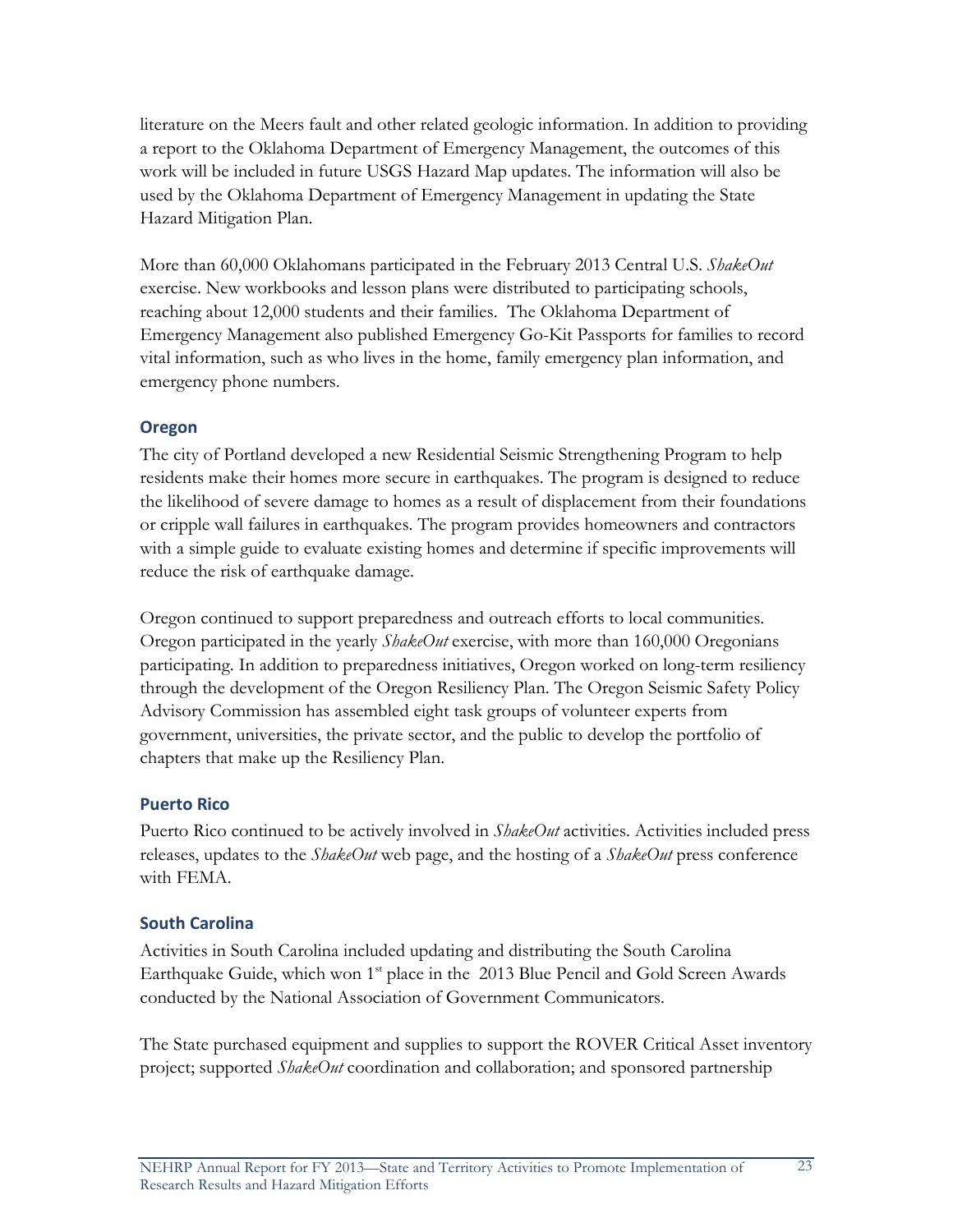projects with the South Carolina Earthquake Education and Preparedness Program located at the College of Charleston (http://scearthquakes.cofc.edu/).

#### **Tennessee**

Tennessee produced a 22-minute documentary on the unique geology of the New Madrid Seismic Zone (NMSZ), which also discusses earthquake preparedness and mitigation issues facing those living in the NMSZ. The documentary was shown in all major TV markets in Tennessee and was approved by National Public Television to be shown on a regular basis on all PBS network affiliates throughout the U.S. The documentary appeared more than 300 times and has been viewed by nearly 16 million people.

# **Utah**

In April 2013, Utah State lawmakers approved legislation titled *Public School Seismic Studies* and a \$150,000 budget item for a School Building Earthquake Inspection program.<sup>[16](#page-31-0)</sup> In FY 2010, FEMA used NEHRP funds to assist a pilot project to screen over 100 Utah public school buildings using the FEMA 154 Rapid Visual Screening methodology through the ROVER tool, conducted by the Utah Seismic Safety Commission (USSC) and the Structural Engineers Association of Utah (SEAU). This survey found that a high percentage of the Utah school buildings that were screened were potentially at high risk of damage during a major earthquake. The Utah legislation and seismic inspection program will expand the FEMA 154 screenings to include all school buildings statewide built before 1975 for potential earthquake risks.

The Utah Geological Survey and its partners, including the Utah Division of Emergency Management, USGS, FEMA, the Salt Lake County Surveyor's Office, and local cities, collaborated with the Utah Automated Geographic Reference Center to acquire highresolution (0.5-meter) Light Detection and Ranging (LiDAR), a technology that can produce high resolution maps, for the entire Wasatch fault zone. LiDAR coverage also will be acquired for all of Salt Lake and Utah Valleys. The Utah Geological Survey will use these data to begin mapping Wasatch fault zone traces at a scale of approximately 1:10,000. Fault trace mapping will be used to update the State and USGS fault inventories, and to update or create new surface-fault-rupture-hazard maps showing special study zones for development.

The Utah Division of Emergency Management held its second annual Great Utah *ShakeOut*  drill and exercise on April 17-18. Schools, colleges and universities, and the business sector participated. After the drill, a day-long functional exercise was conducted in the State's Emergency Operations Center.

<span id="page-31-0"></span><sup>16</sup> Utah House Bill 278S01.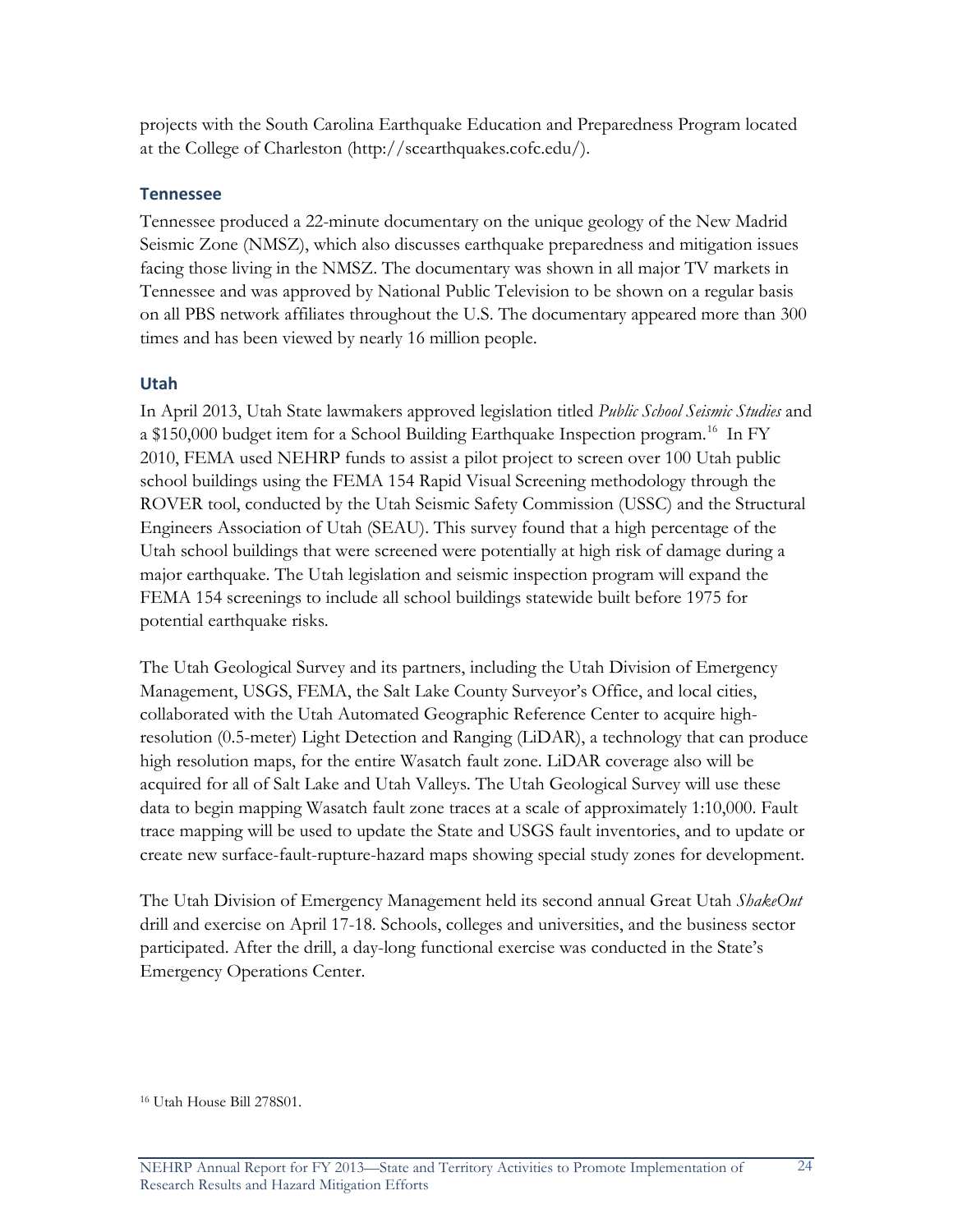The Utah Division of Emergency Management also partnered with the Utah Seismic Safety Commission on certification of volunteer building inspector program.

## **Vermont**

Vermont continued to work on soils mapping to support risk analyses, HAZUS modeling, and outreach about earthquake risk to the owners of critical facilities.

# **Virgin Islands**

FEMA earthquake funding to the U.S. Virgin Islands was used to support and encourage participation in the Great U.S. Virgin Islands *ShakeOut* exercise. Activities included developing a *ShakeOut* web page, press releases and media advisories, and updates to a calendar of *ShakeOut* related events.

## **Washington**

The Washington State Earthquake Program at the Washington Emergency Management Division promotes earthquake planning, preparedness, and hazard mitigation among Washington's at-risk communities, in cooperation with FEMA and other Federal, State and local agencies, and Tribes. Washington supported the *ShakeOut* exercise, with more than 710,000 Washingtonians participating in the State-level "Drop, Cover, and Hold On" drill and other earthquake preparedness initiatives.

Washington also supported efforts to increase post-earthquake transportation functionality. The Washington Department of Transportation identified 900 bridges for its seismic retrofit program, which aims to minimize and avoid catastrophic bridge failures.

# **Wyoming**

Wyoming improved its database of critical infrastructure and lifelines to identify those with the highest seismic risk. Wyoming also conducted HAZUS modeling and participated in training through FEMA's National Earthquake Technical Assistance Program. For the HAZUS modeling, students in Jackson, Wyoming conducted field work to update the database inventory. Wyoming also participated in the first Rocky Mountain *ShakeOut* exercise.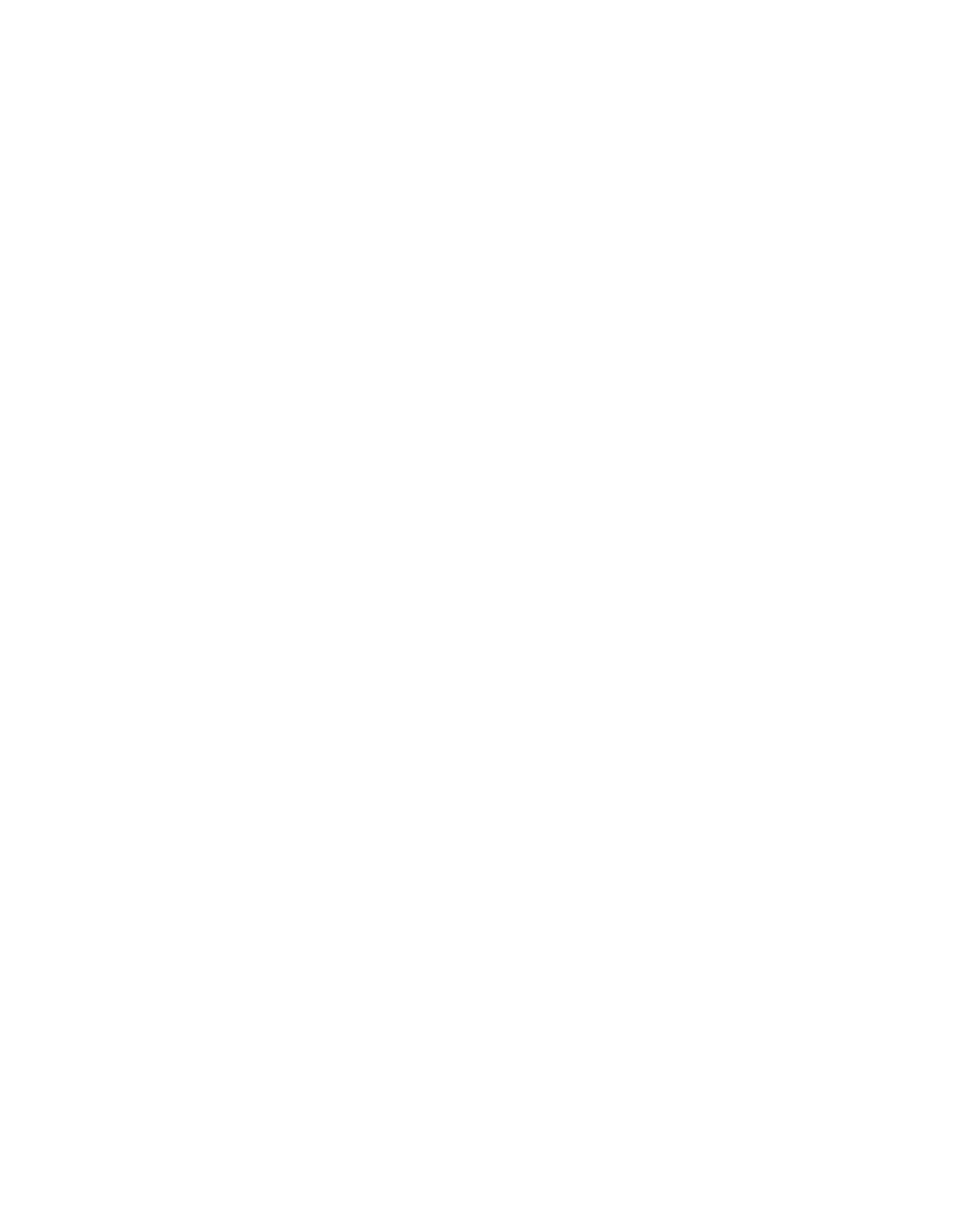# **Section 5 NEHRP Response to Major Earthquakes in 2013**

Worldwide in FY 2013, the USGS reported 1,194 quakes of magnitude 5.0 or larger, including notable earthquakes in Guatemala, China, Pakistan, Afghanistan, Iran, and Indonesia. There were two magnitude 8.0 or greater earthquakes; seventeen reached magnitude 7.0-7.9. Earthquakes were responsible for about 1,400 deaths in 2013, with 825 of those deaths occurring in the magnitude 7.7 Pakistan event on September 24, as reported by the United Nations Office for Coordination of Humanitarian Affairs. Deadly quakes also occurred in the Philippines, Iran, China, Indonesia, the Santa Cruz Islands, and Afghanistan.

Domestically, the year was relatively quiet seismically and there were no major, NEHRPsupported earthquake investigation efforts. The largest earthquake in the United States, and the  $6<sup>th</sup>$  largest quake of calendar year 2013, was a magnitude 7.5 earthquake that occurred of the coast of Craig, Alaska on January 5. Several earthquakes below magnitude 5.0 rattled Oklahoma, Texas, Kansas, and Arkansas throughout the year. An unusual seismic event happened near Chicago, Illinois on November 4: a magnitude 3.2 rockburst occurred within seconds after a routine explosion at a quarry.

The USGS estimates that several million earthquakes occur throughout the world each year, although most go undetected because they hit remote areas or have very small magnitudes. On average, the USGS National Earthquake Information Center publishes the locations for about 40 earthquakes per day, or about 14,500 annually. Typically, 18 of these earthquakes have a magnitude of 7.0 or higher each year. USGS maintains an online list of significant earthquakes at: http://earthquake.usgs.gov/earthquakes/eqinthenews.

To monitor earthquakes worldwide, the USGS National Earthquake Information Center receives data in real-time from about 1,000 stations in 85 countries, including the 150-station Global Seismographic Network. Domestically, the USGS partners with 13 regional seismic networks operated by universities; these networks provide detailed coverage for the areas of the country with the highest seismic hazards.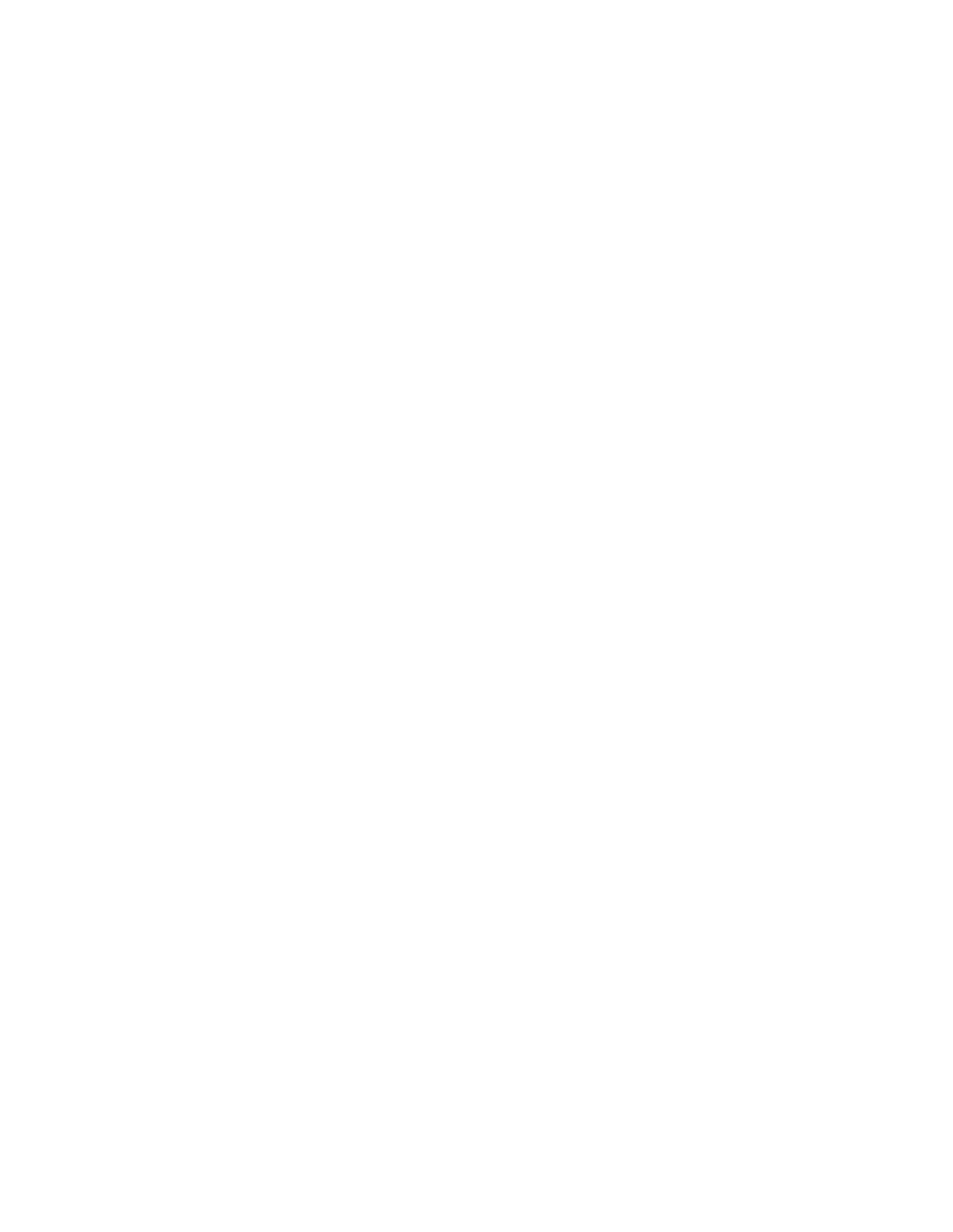# **Section 6 Related Activities Supporting NEHRP Goals**

Public Law 108–360, the Earthquake Hazards Reduction Program Reauthorization Act of 2004, requires that NEHRP's annual report to Congress include a description of activities being carried out by the NEHRP agencies that contribute to program goals but are not officially included in the program. Highlights of these programs and activities in FY 2013 are described below.

# **6.1 EarthScope**

EarthScope is a multidisciplinary earth science program aimed at exploring in unprecedented detail the four-dimensional structure, dynamics, and evolution of the North American continent. EarthScope is supported by NSF in partnership with the USGS and the National Aeronautics and Space Administration. The EarthScope Facility is composed of three core components: the San Andreas Fault Observatory at Depth (SAFOD), the Plate Boundary Observatory (PBO), and the United States Seismic Array (USArray).

The deployment of the USArray was successfully completed in the contiguous 48 States, on time, on budget, and to specification, with the installation of Transportable Array station I64A near Boothby, Maine. More than 1,700 Transportable Array temporary stations have been installed and operated during the past ten years.

The Central and Eastern United States Seismic Network (CEUSN) project began with funding from NSF, in partnership with USGS, the United States Nuclear Regulatory Commission, and other agencies. Approximately 160 Transportable Array stations from USArray will be converted to longterm operations and maintenance through the CEUSN project, with funding split between NSF and USGS, between calendar years 2013 and 2017. This greatly increases the density of long-term, continuously-recording seismic stations in the region.

NSF conducted a review of proposals to unify components of the EarthScope Facility with longstanding core facilities operated by the Incorporated Research Institutes for Seismology (IRIS), a consortium of over 100 U.S. universities dedicated to the operation of science facilities for the acquisition, management, and distribution of seismological data, and UNAVCO, a nonprofit university-governed consortium that facilitates geosciences research using geodesy. The Geodetic Advancing Geoscience and EarthScope (GAGE) facility proposal from UNAVCO united the Plate Boundary Observatory component of the EarthScope Facility and the core geodetic facilities that UNAVCO has historically operated and managed. The Seismological Facilities for the Advancement of Geoscience and EarthScope (SAGE) facility proposal from IRIS united the USArray component of the EarthScope Facility and the core seismic facilities IRIS has historically operated and managed. The year-long review process for these two proposals culminated in National Science Board approval of awards to IRIS and UNAVCO to operate SAGE and GAGE,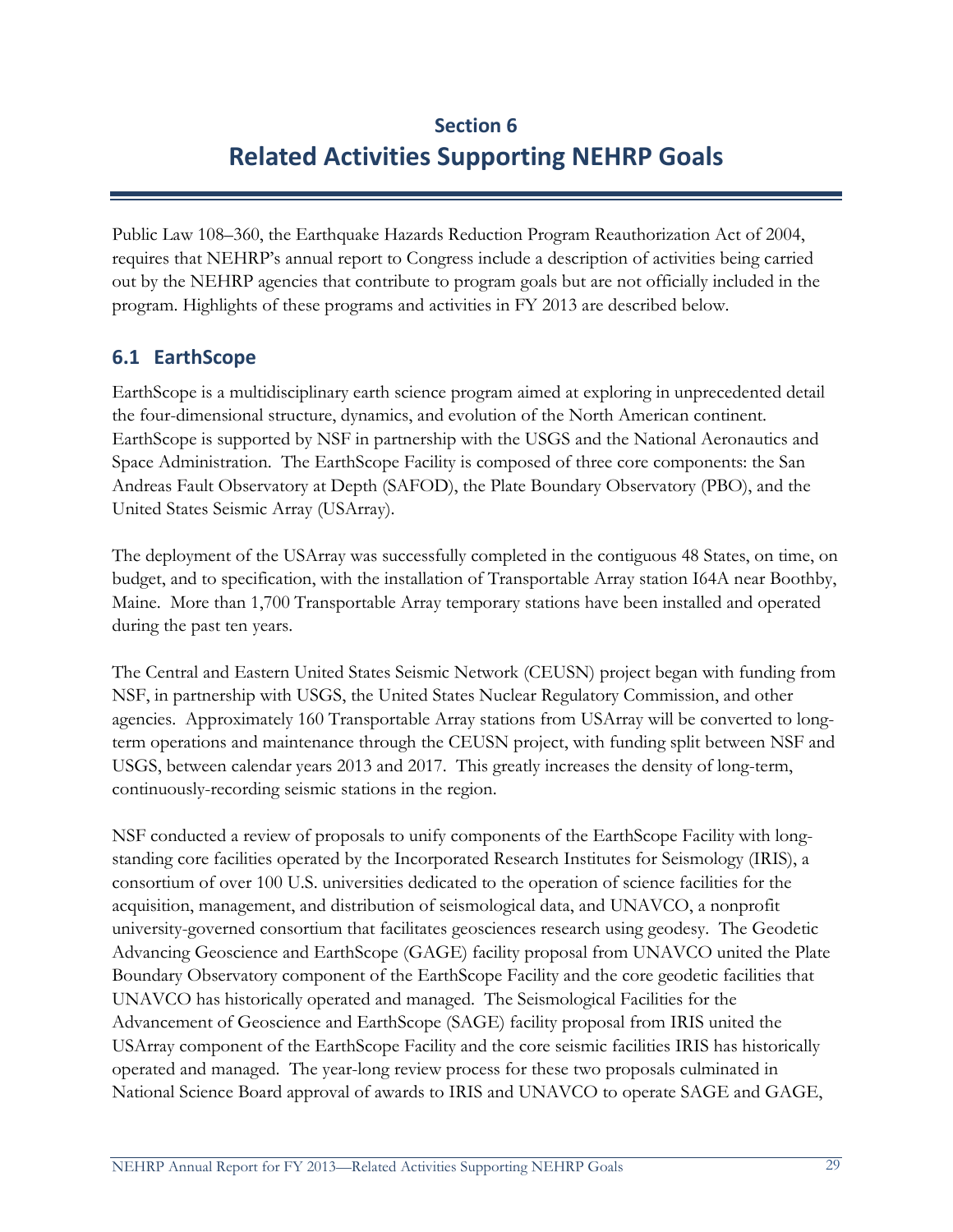respectively, through September 30, 2018. SAGE includes the Global Seismographic Network, a long-standing component of NEHRP jointly supported by NSF and USGS.

# **6.2 Subcommittee on Disaster Reduction**

The Subcommittee on Disaster Reduction (SDR) is an element of the President's National Science and Technology Council that facilitates the development of national strategies for reducing disaster risks and losses that are based on effective use of science and technology. Mitigating natural and technological disasters requires a solid understanding of science and technology, rapid implementation of research information into disaster reduction programs and applications, and efficient access to diverse information available from both public and private entities. Chartered in 1988, the SDR provides a unique Federal forum for information sharing; the development of collaborative opportunities; the formulation of science and technology-based guidance for policy makers; and dialogue with the U.S. policy community to advance informed strategies for managing disaster risks.

Representatives of NEHRP participate in SDR meetings and provide briefings on program developments. The SDR serves as a forum that NEHRP agencies can use for reaching out to and coordinating with other Federal agencies doing work related to NEHRP goals and objectives.

# **6.3 International Activities**

# **U.S.-Japan Cooperative Program on Natural Resources**

In 1964, the United States and Japan established the U.S.-Japan Cooperative Program on Natural Resources (UJNR) to promote bilateral cooperation in research and data exchange. The UJNR now involves 18 U.S. agencies and 10 Japanese agencies. The NEHRP agencies play important roles in the UJNR panels on earthquake research and on wind and seismic effects. The U.S. sides of these panels are chaired by USGS and NIST, respectively.

# **U.S.-Japan Panel on Earthquake Research**

USGS made preliminary plans to participate in a meeting of this panel in Japan in late FY 2014.

# **U.S.-Japan Panel on Wind and Seismic Effects**

This panel met at NIST in February 2013. The panel heard technical presentations from a number of engineers from each country, and leaders for all panel task committees met during the meeting. The panel task committee on Transportation Systems planned a workshop on bridge engineering for late FY 2013.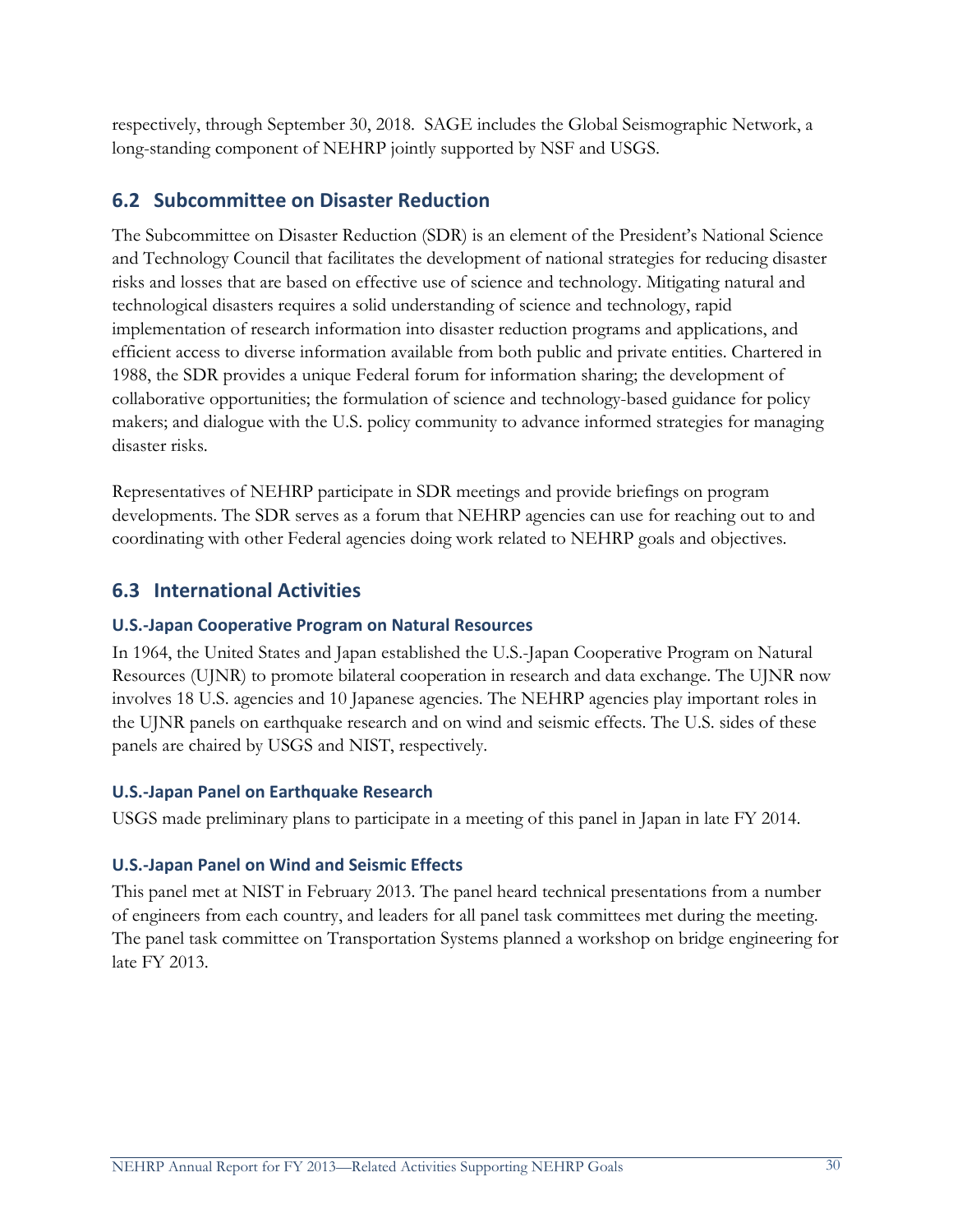#### **U.S.-China cooperation in earthquake studies**

Highlights of USGS cooperation with the China Earthquake Administration during FY 2013 include: publication of an analysis of the strong ground motion data recorded from the 2008 Wenchuan and 2013 Lushan earthquakes; publication of the first LiDAR data recorded over an active fault; and publication of crustal stress changes caused by the Wenchuan earthquake. Four Chinese visiting scholars spent time at the USGS in Menlo Park and Pasadena, California, and USGS staff presented a three-day short course in Beijing entitled, "Recent Advances in Earthquake Hazard Studies by the U.S. Geological Survey."

## **U.S.-India cooperation in earthquake studies**

Highlights of USGS cooperation with the National Geophysical Research Institute in Hyderabad, India, include studies in the Koyna region, site of one of the largest reservoir-induced earthquakes. The 1967 Koyna earthquake had a magnitude of 6.3 and killed over 100 people. The government of India is presently drilling two 3-kilometer-deep research boreholes in the Koyna region to measure stress, and USGS scientists are participating in collaborative research.

## **NEES sharing results and facilities with foreign interests**

In FY 2013, NEES Operations at Purdue University conducted two workshops with international partners. One workshop was co-organized with the European Commission's  $7<sup>th</sup>$  Framework Programme for Research and Technological Development, Seismic Engineering Research Infrastructures for European Synergies (SERIES). Participants at this workshop presented the main outcomes of the SERIES project and of parallel developments within NEES. Another workshop, the 4<sup>th</sup> Workshop on China-USA Collaboration for Disaster Evolution/Resilience of Civil Infrastructure and Urban Environment, was held in partnership with the National Natural Science Foundation of China (NSFC) and researchers in China. Reports from these workshops are available at [www.nees.org.](http://www.nees.org/)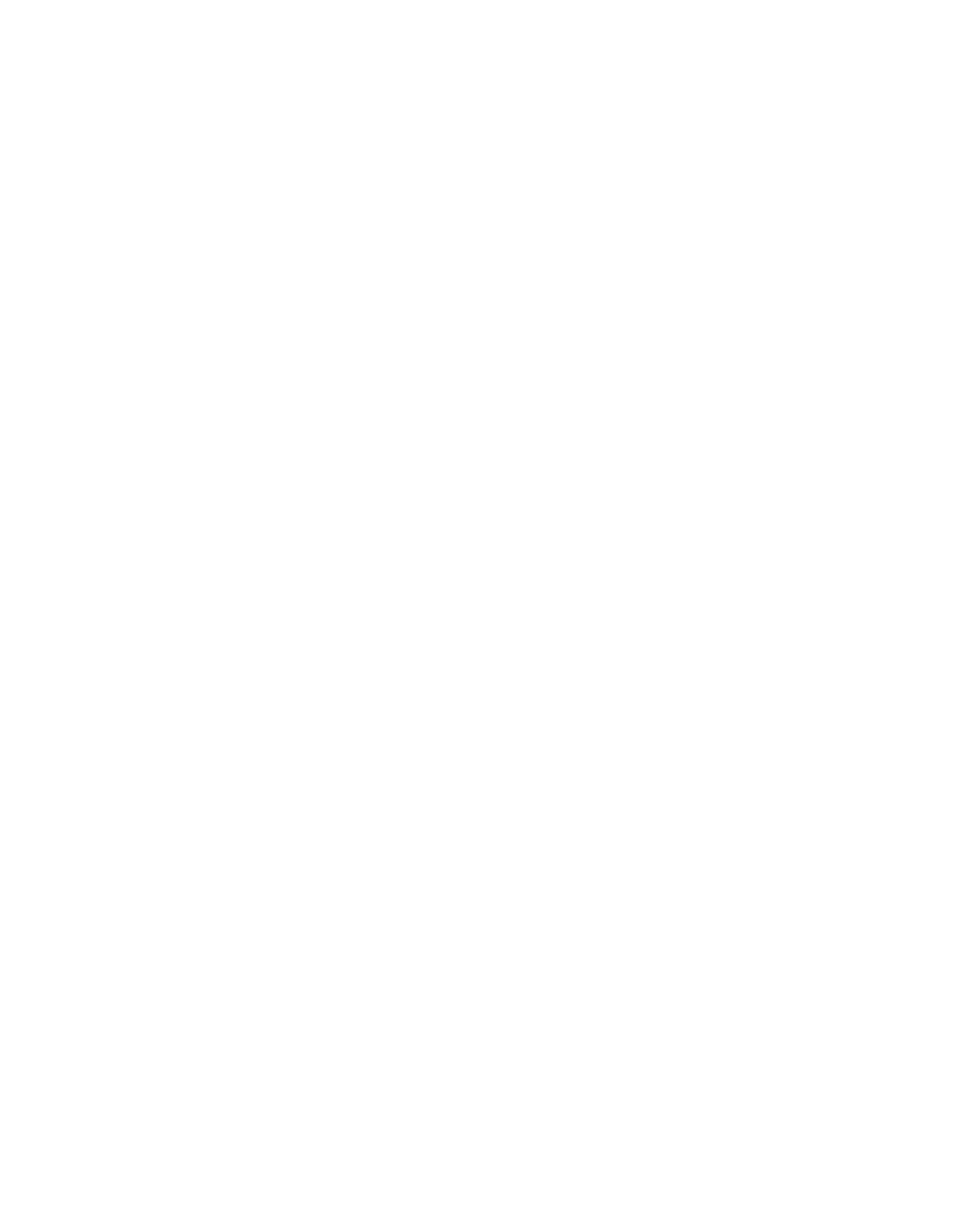# **Appendix A List of Acronyms and Abbreviations**

| <b>ACEHR</b> | Advisory Committee on Earthquake Hazards Reduction                 |
|--------------|--------------------------------------------------------------------|
| <b>ANSS</b>  | Advanced National Seismic System                                   |
| <b>AOAM</b>  | Agency Operations and Award Management                             |
| <b>ATC</b>   | Applied Technology Council                                         |
| <b>BART</b>  | Bay Area Rapid Transit District                                    |
| <b>BSSC</b>  | <b>Building Seismic Safety Council</b>                             |
| Cal OES      | California Governor's Office of Emergency Services                 |
| Cal VIVA     | California Vital Infrastructure Vulnerability Assessment           |
| <b>CBF</b>   | Concentrically braced steel frame                                  |
| <b>CEUSN</b> | Central and Eastern United States Seismic Network                  |
| <b>CREW</b>  | Cascadia Region Workgroup                                          |
| <b>CUREE</b> | Consortium of Universities for Research in Earthquake Engineering  |
| <b>CUSEC</b> | Central United States Earthquake Consortium                        |
| <b>DFO</b>   | Designated Federal Official                                        |
| <b>DHS</b>   | Department of Homeland Security                                    |
| <b>ECA</b>   | Earthquake Country Alliance                                        |
| <b>EERI</b>  | Earthquake Engineering Research Institute                          |
| EEW          | Earthquake early warning                                           |
| <b>FEMA</b>  | Federal Emergency Management Agency                                |
| <b>FLASH</b> | Federal Alliance for Safe Homes                                    |
| <b>FY</b>    | Fiscal Year                                                        |
| GAGE         | Geodetic Advancing Geoscience and EarthScope                       |
| <b>GPS</b>   | Global Positioning System                                          |
| <b>GSN</b>   | Global Seismographic Network                                       |
| <b>HAZUS</b> | Hazards U.S.                                                       |
| ICC          | (NEHRP) Interagency Coordinating Committee                         |
| <b>IRIS</b>  | Incorporated Research Institutions for Seismology                  |
| <b>IUPUI</b> | Indiana University-Purdue University Indianapolis                  |
| LiDAR        | Light detection and ranging                                        |
| <b>NCJV</b>  | <b>NEHRP</b> Consultants Joint Venture                             |
| <b>NEES</b>  | George E. Brown, Jr. Network for Earthquake Engineering Simulation |
| <b>NEHRP</b> | National Earthquake Hazards Reduction Program                      |